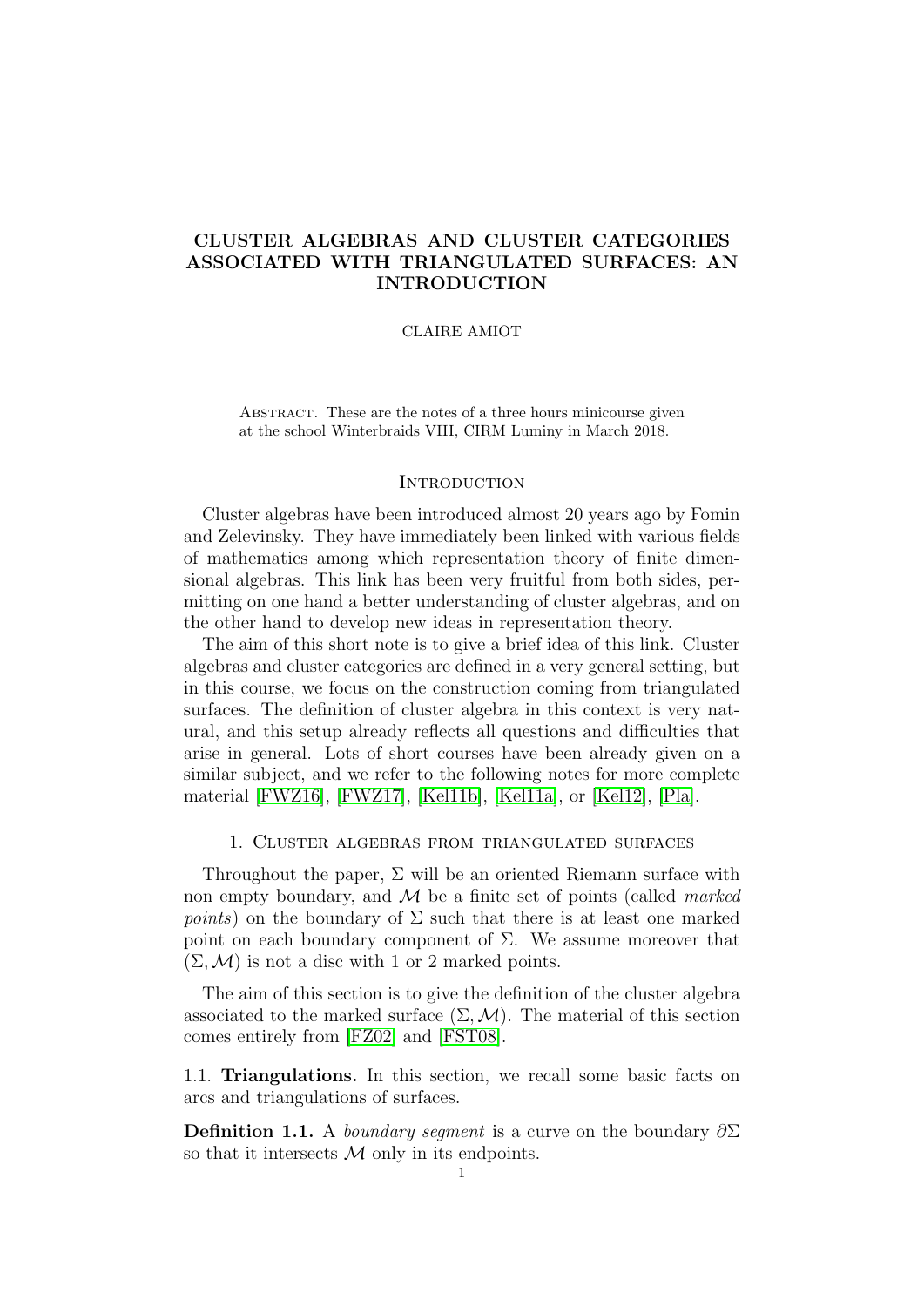By an *arc*, we mean a continuous map  $\gamma : [0, 1] \to \Sigma$  such that  $\gamma_{\parallel_{0.1}[}$ is injective and such that  $\gamma(0)$  and  $\gamma(1)$  belong to M. We consider the set of arcs up to isoptopy (fixing endpoints). We moreover assume that an arc is not isotopic to a marked point or to a boundary segment. We denote by  $\mathbb{A}(\Sigma, \mathcal{M})$  the set of isotopy classes of arcs.

Two arcs are called *compatible* if they have representants in their isotopy class that do not intersect, except possibly at their endpoints.

A triangulation of  $(\Sigma, \mathcal{M})$  is a maximal collection of pairewise compatible arcs.

Since there is at least one marked point on each boundary component of the boundary, a triangulation (together with the boundary segments) cuts out the surface  $\Sigma$  into triangles.

The following facts are classical (see [\[FST08,](#page-15-0) Section 2] for references).

**Theorem 1.2.** • Any arc can be completed into a triangulation.

- If  $\tau = {\tau_1, \ldots, \tau_n}$  is a triangulation of  $(\Sigma, \mathcal{M})$ , then we have the equality  $n = 6g - 6 + 3b + c$  where g is the genus of  $\Sigma$ , b the number of boundary components and c the number of marked points.
- Let  $\tau = {\tau_1, \ldots, \tau_n}$  be a triangulation of  $(\Sigma, \mathcal{M})$ . For any  $i =$  $1, \ldots, n$  there exists a unique arc (up to isotopy)  $\tau_i^*$  not isotopic to  $\tau_i$  such that  $\mathfrak{f}_{\tau_i}(\tau) := \{\tau_1, \ldots, \tau_i^*, \ldots, \tau_n\}$  is a triangulation of  $(\Sigma, \mathcal{M})$ . Such new triangulation is called the flip of  $\tau$  at the  $arc \tau_i$ .
- Any two triangulations  $\tau$  and  $\tau'$  can be related by a (non unique) sequence of flips.



1.2. Definition of cluster algebra. The keystone of the definition of cluster algebra associated to a triangulated surface is given by the following result.

<span id="page-1-0"></span>**Theorem 1.3.** Let  $(\Sigma, \mathcal{M}, \tau)$  be a triangulated surface. Denote by n the number of arcs in  $\tau$ . Then there exists a map

$$
\mathbf{x}^{\tau}:\mathbb{A}(\Sigma,\mathcal{M})\longrightarrow\mathbb{Z}(x_1,\ldots,x_n),
$$

such that

• for any  $i = 1, \ldots, n \mathbf{x}^{\tau}(\tau_i) = x_i;$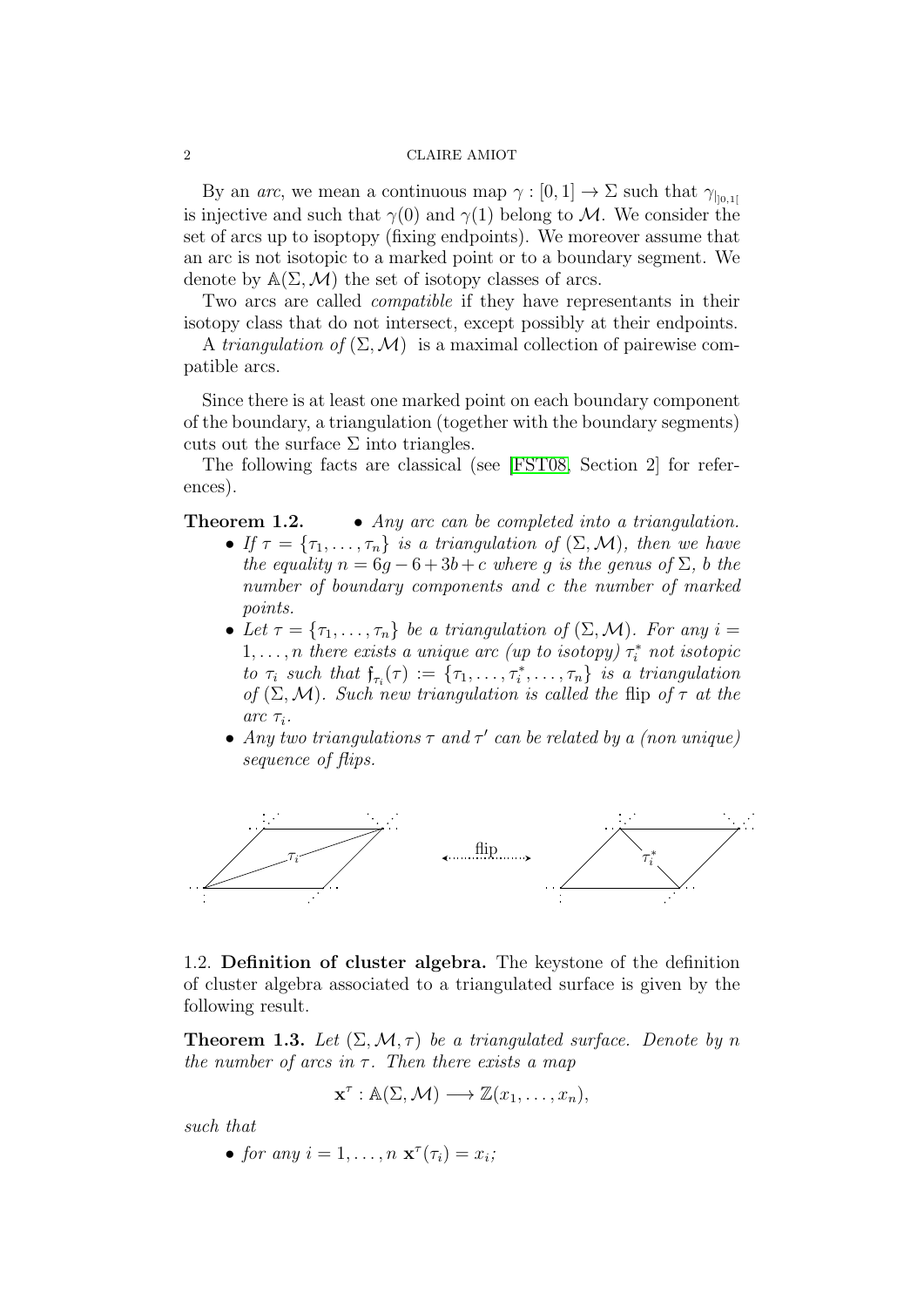• for any arcs  $a, b, c, d$  e and  $f$  in the following local configuration



<span id="page-2-0"></span>we have

 $(1.1)$  $\mathbf{\tau}^{\tau}(e)\mathbf{x}^{\tau}(f) = \mathbf{x}^{\tau}(a)\mathbf{x}^{\tau}(c) + \mathbf{x}^{\tau}(b)\mathbf{x}^{\tau}(d),$ where  $\mathbf{x}^{\tau}(\gamma) = 1$  if  $\gamma$  is a boundary segment.

Note that the relation [\(1.1\)](#page-2-0) is the Ptolemey relation for the length of sizes of a quadrilateron inscribed in a circle.

Combining this theorem with Proposition 1.[2](#page-0-0) one sees that the map  $x^{\tau}$  is uniquely defined. The point here is to see that the map  $x^{\tau}$  is well-defined.

<span id="page-2-1"></span>Example 1.4. Let  $(\Sigma, \mathcal{M})$  be a disc with 5 marked points. The set  $A(\Sigma, \mathcal{M})$  contains exactly 5 elements  $\{\gamma_1, \gamma_2, \gamma_3, \gamma_4, \gamma_5\}$  as in the following picture:



Fix the triangulation  $\tau = {\gamma_1, \gamma_3}$ . Then we have  $\mathbf{x}^\tau(\gamma_1) = x_1, \mathbf{x}^\tau(\gamma_3) =$  $x_2$ . Since  $\gamma_1$  and  $\gamma_5$  are diagonals of the quadrilateron  $a_5a_1a_2\gamma_3$ , we have the relation  $\mathbf{x}^{\tau}(\gamma_1)\mathbf{x}^{\tau}(\gamma_5) = 1 + \mathbf{x}^{\tau}(\gamma_3)$  hence  $\mathbf{x}^{\tau}(\gamma_5) = \frac{1+x_2}{x_1}$ . For the same reason, we have  $\mathbf{x}^{\tau}(\gamma_4) = \frac{1+x_1}{x_2}$ . Now  $\gamma_2$  and  $\gamma_1$  are diagonals of  $a_1a_2a_3\gamma_4$ , so get

$$
\mathbf{x}^{\tau}(\gamma_2) = \frac{1 + \frac{1 + x_1}{x_2}}{x_1} = \frac{1 + x_1 + x_2}{x_1 x_2}.
$$

We also see that  $\gamma_2$  and  $\gamma_3$  are diagonals of  $a_2a_3a_4\gamma_5$ , and we have

$$
\mathbf{x}^{\tau}(\gamma_2) = \frac{1 + \frac{1 + x_2}{x_1}}{x_2} = \frac{1 + x_1 + x_2}{x_1 x_2}.
$$

We can check similarly that the map  $x^{\tau}$  is here well defined.

We are now ready to state the main definition of the section.

**Definition 1.5.** The *cluster algebra*  $\mathcal{A}_{(\Sigma,\tau)}$  is the subalgebra of  $\mathbb{Z}(x_1,\ldots,x_n)$ generated by the image of the map  $\mathbf{x}^{\tau}$ .

The elements  $\mathbf{x}^{\tau}(\gamma)$ , where  $\gamma \in \mathbb{A}(\Sigma, \mathcal{M})$ , are called *cluster variables*.

The set  $\{x^{\tau}(\gamma_1), \ldots, x^{\tau}(\gamma_n)\}\$  where  $\{\gamma_1, \ldots, \gamma_n\}$  is a triangulation is called a cluster.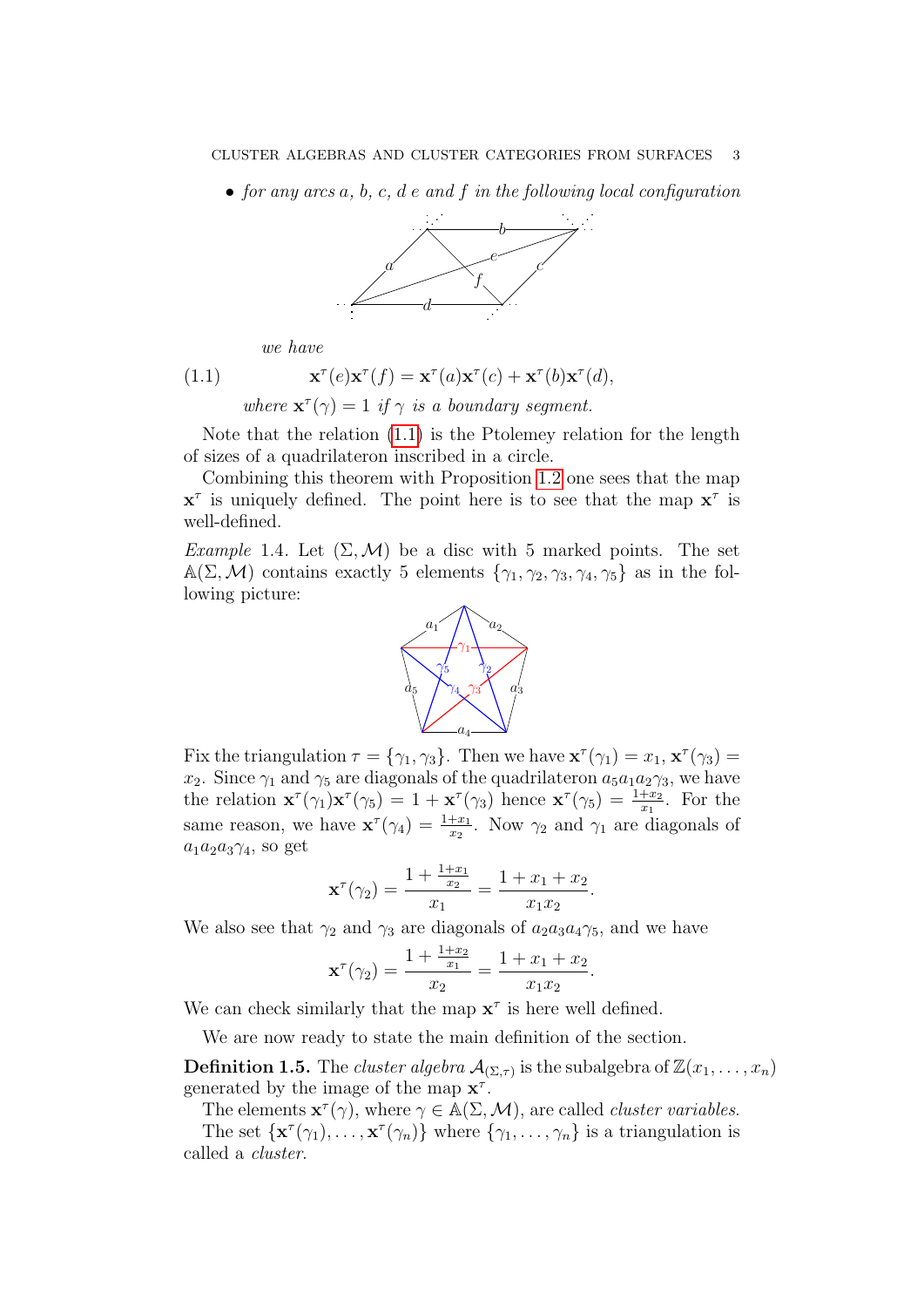- Example 1.6. (1) Let  $(\Sigma, \mathcal{M})$  be a disc with 4 marked points, and  $\tau$  a triangulation (given by one arc). Then there are two cluster variables  $x_1$  and  $\frac{2}{x_1}$  and the cluster algebra is  $\mathcal{A}_{(\Sigma,\tau)}$  =  $\mathbb{Z}[x_1, 2x_1^{-1}].$ 
	- (2) In the example above, one has exactly 5 cluster variables which are  $\{x_1, x_2, \frac{1+x_1}{x_2}\}$  $\frac{+x_1}{x_2}, \frac{1+x_2}{x_1}$  $\frac{+x_2}{x_1}, \frac{1+x_1+x_2}{x_1x_2}$  $\frac{x_1+x_2}{x_1x_2}$  and five clusters. The set  $\{x_1, \frac{1+x_1}{x_2}\}$  $\frac{+x_1}{x_2}\}$ is a cluster while the set  $\{x_1, \frac{1+x_2}{x_1}\}$  $\frac{+x_2}{x_1}$  is not since  $\{\gamma_1, \gamma_5\}$  is not a triangulation.
	- (3) Let  $(\Sigma, \mathcal{M})$  be the disc with 6 marked points and  $\tau$  be the following triangulation:



There are 9 cluster variables which are

 $x_1, x_2, x_3,$  $1 + x_2$  $\overline{x}_1$  $, \frac{1 + x_2}{ }$  $\overline{x_3}$  $, \frac{x_1 + x_3}{x_1 + x_2}$  $\overline{x_2}$  $, \frac{x_1 + x_3 + x_2x_3}{x_1 + x_2}$  $x_1x_2$ ,  $x_1 + x_3 + x_1x_2$  $x_2x_3$ , and  $\frac{x_1 + x_3 + x_1x_2 + x_2x_3}{x_1 + x_2 + x_3}$  $x_1x_2x_3$ .

Let  $\tau'$  be the following triangulation:



The 9 cluster variables are now:  $x'_1, x'_2, x'_3, \frac{x'_1+x'_2}{x'_3}, \frac{x'_2+x'_3}{x'_1}, \frac{x'_1+x'_3}{x'_2},$  $\frac{x_1' + x_2' + x_3'}{x_1'x_2'}$ ,  $\frac{x_1' + x_2' + x_3'}{x_1'x_3'}$  and  $\frac{x_1' + x_2' + x_3'}{x_2'x_3'}$ .

Here are some first basic facts on the map  $x^{\tau}$ .

- Proposition 1.7.  $\tau$  is injective, hence the cluster algebra  $\mathcal{A}_{(\Sigma,\tau)}$  is finitely generated if and only if the set  $\mathbb{A}(\Sigma,\mathcal{M})$ is finite, that is if and only if the surface  $\Sigma$  is a disc.
	- (2) For any triangulation  $\tau' = {\tau'_1, \ldots, \tau'_n}$  the cluster  $\{ \mathbf{x}^\tau(\tau'_1), \ldots, \mathbf{x}^\tau(\tau'_n) \}$ is a transcendental basis of  $\mathbb{Z}(x_1, \ldots, x_x)$  and the field isomorphism  $\mathbb{Z}(x'_1,\ldots,x'_n) \to \mathbb{Z}(x_1,\ldots,x_n)$  sending  $x'_i$  to  $\mathbf{x}^{\tau}(\tau'_i)$  restricts to an isomorphism  $\mathcal{A}_{(\Sigma,\tau')} \to \mathcal{A}_{(\Sigma,\tau)}$ .

So as a subalgebra of  $\mathbb{Z}(x_1, \ldots, x_n)$  the cluster algebra  $\mathcal{A}_{(\Sigma,\tau)}$  heavily depends on  $\tau$ , but as an abstract algebra (even as a cluster algebra), it only depends on the surface.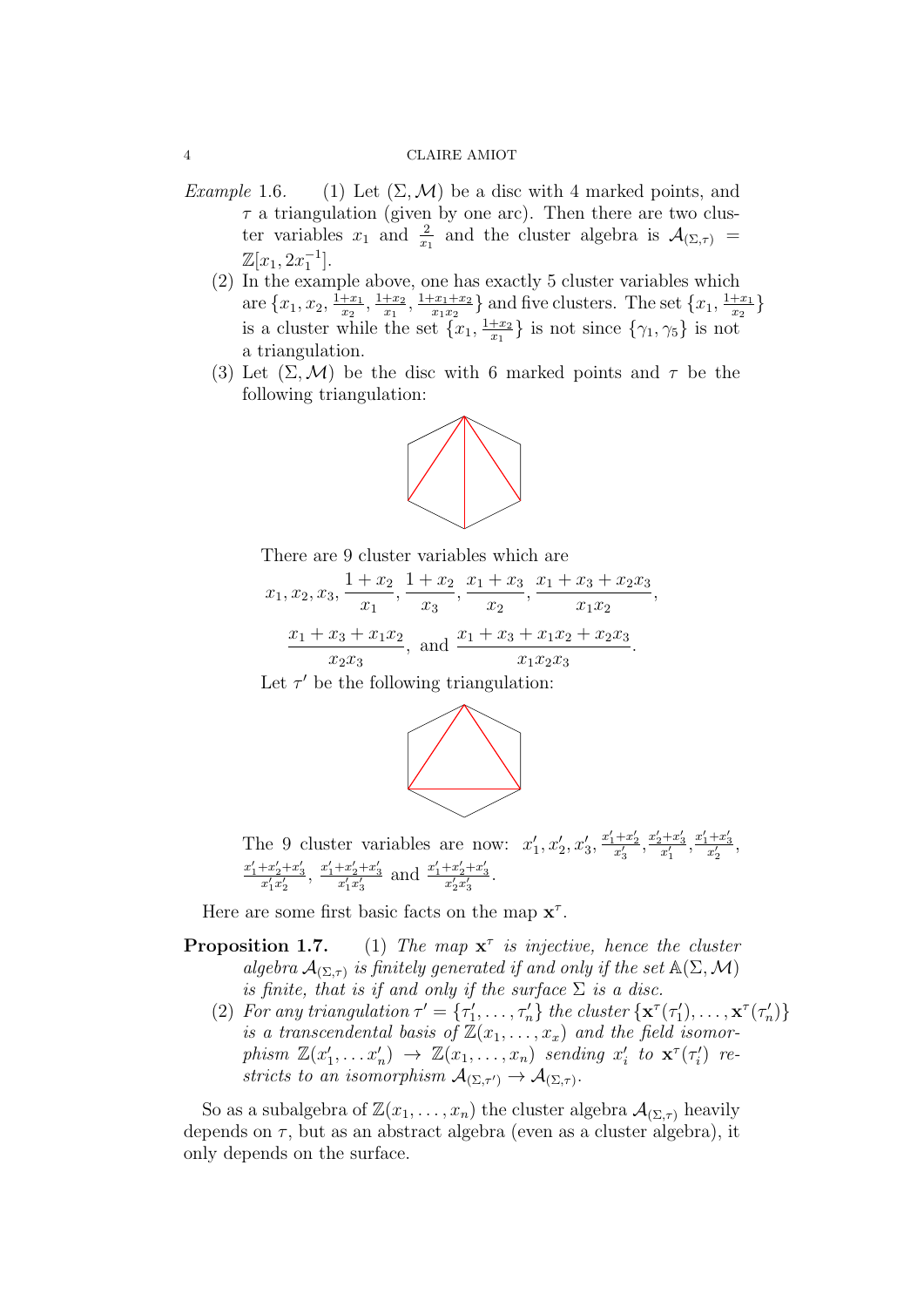One first remarkable property that can be noted in the first example is the following.

**Theorem 1.8.** [\[FZ02\]](#page-16-5)(Laurent phenomenon) Let  $(\Sigma, \tau)$  be a triangulated surface. For any  $\gamma \in A(\Sigma, \mathcal{M}), \mathbf{x}^{\tau}(\gamma) \in \mathbb{Z}[x_1^{\pm 1}, \ldots, x_n^{\pm 1}],$  hence the cluster algebra is contained in  $\mathbb{Z}[x_1^{\pm 1}, \ldots, x_n^{\pm 1}].$ 

In fact we have more. Combining this result with Proposition [1.7](#page-0-0) (2), we obtain the following.

**Corollary 1.9.** For any arc  $\gamma$  and for any cluster  $y = \{y_1, \ldots, y_n\}$ ,  $\mathbf{x}^{\tau}(\gamma)$  is in  $\mathbb{Z}[y^{\pm 1}]$ . In particular we have the inclusion

$$
\mathcal{A}_{(\Sigma,\tau)} \subset \bigcap_{y \text{ cluster}} \mathbb{Z}[\underline{y}^{\pm 1}].
$$

The algebra  $\bigcap_{y \text{ cluster}} \mathbb{Z}[\underline{y}^{\pm 1}]$  is called the *upper cluster algebra*. In general it is strictly bigger than the cluster algebra, but it is equal in some cases [\[GLS06\]](#page-16-6).

The following was conjectured by Fomin and Zelevinsky in their first paper [\[FZ02\]](#page-16-5). It was proved only ten years later.

**Theorem 1.10.** (Positivity Conjecture/theorem)[\[MSW11\]](#page-16-7) Let  $(\Sigma, \tau)$ be a triangulated surface. For any arc  $\gamma$ , we have

$$
\mathbf{x}^{\tau}(\gamma) \in \mathbb{N}[x_1^{\pm 1}, \dots, x_n^{\pm 1}].
$$

One very important problem in cluster algebra theory is the construction of basis in general, and basis with positive structure constant in particular. This has been achieved in the surface setting in [\[MSW13\]](#page-16-8).

<span id="page-4-0"></span>Example 1.11. Let  $(\Sigma, \mathcal{M})$  be an annulus with two marked points and  $\tau$  be a triangulation.



We obtain here infinitely many cluster variables  $X_k, k \in \mathbb{Z}$  that can be computed using the following induction relation:

$$
X_0 = x_1, X_1 = x_2
$$
 and  $X_{k+1}X_{k-1} = X_k^2 + 1$ .

Fixing  $X_0 = X_1 = 1$ , a consequence of Laurent phenomenon and of the positivity conjecture is that one obtains only positive integers for the sequence. This sequence is related with the 4-Somos sequence (see [\[Mus02\]](#page-16-9)).

1.3. More general cluster algebras. As we already mentioned in the introduction of this note, the theory of cluster algebra is much more general than the one explained here. Let us mention quickly different generalizations.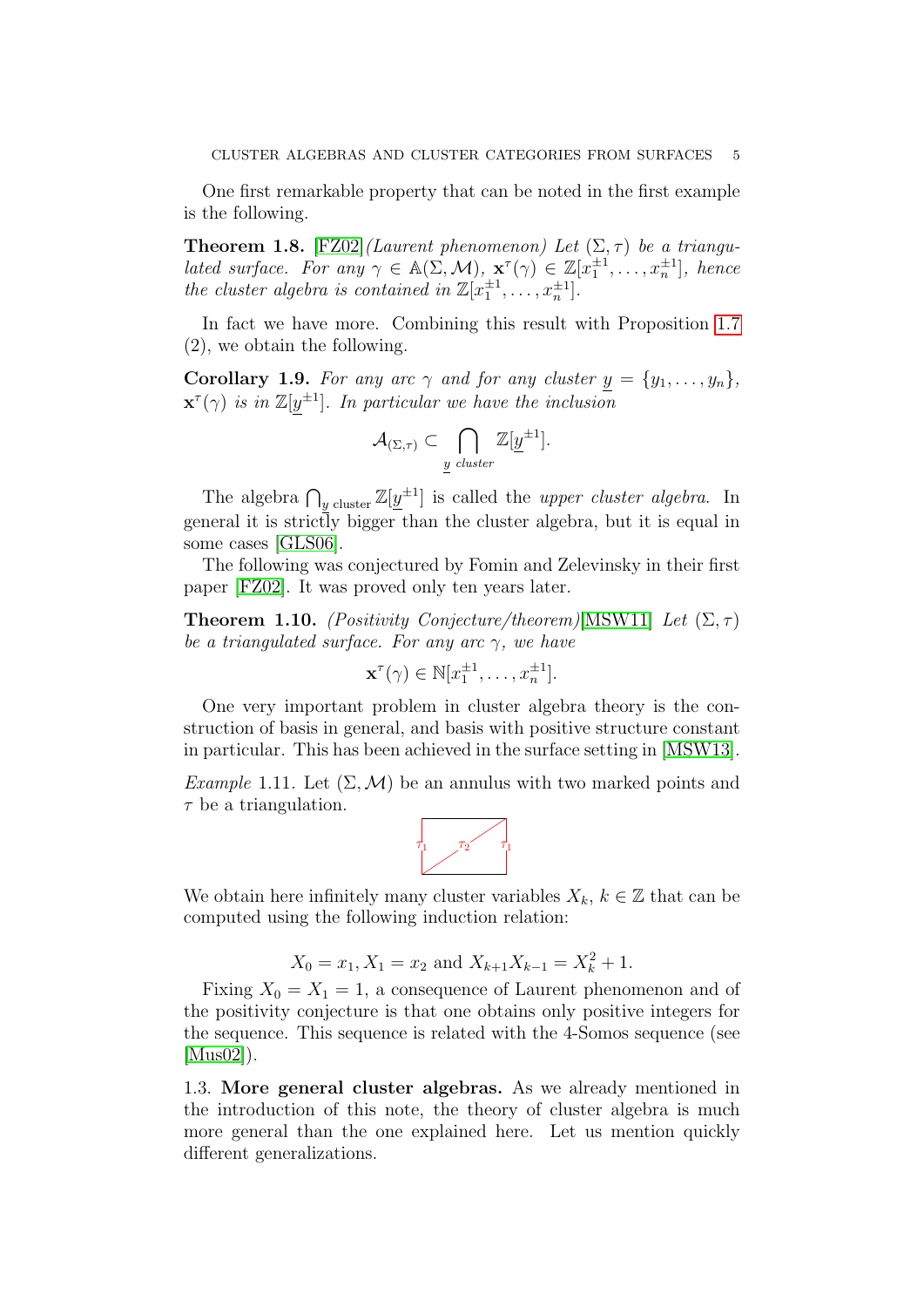The most natural generalisation would be to consider the case with marked points not only in the boundary but also in the interior of the surface. One problem in this setting is that it is not always possible to flip triangulations: one may obtain "self-folded triangles" (that are not really triangles from a topological point of view), that cannot be fliped. To handle this problem, Fomin Shapiro and Thurston introduced the notion of tagged arcs and tagged triangulations, and get a theorem very similar to Theorem [1.3.](#page-1-0) We refer to [\[FST08\]](#page-15-0) for details.

In fact, as we will see in the next section, one can associate a quiver  $(= a$  finite oriented graph) to any triangulation, in which every vertex corresponds to an arc. The flip of the triangulation can be translated in a combinatorial way in term of an operation on the corresponding quiver. This operation is called the mutation. Fomin and Zelevinsky associated (already in their first paper [\[FZ02\]](#page-16-5)) a cluster algebra to any quiver without loops and oriented cycle of length 2. We refer here to [\[Kel\]](#page-16-10) for a very useful java applet that permits (among other things) to mutate any quiver, and compute the cluster variables. The positivity conjecture and the construction of basis have been proved in this general setting [\[LS15\]](#page-16-11), [\[GHKK18\]](#page-16-12).

The data of a quiver Q without loops and oriented cycles of length 2 is equivalent to the data of a skewsymmetric matrix B with integral entries. Cluster algebras can also be defined starting with a skewsymmetrizable matrix, that is an integral matrix such that there exists a diagonal matrix  $D$  so that  $DB$  is skewsymmetric.

One can also defined a cluster algebra starting with a  $r \times n$  ( $r <$ n) matrix with upper part being skew symmetrizable. Such cluster algebras are called with coefficients.

Several well studied rings have the structure of a cluster algebra. Let us list some of them:

- (1) The homogenous coordinate ring of the Grassmannian  $\mathrm{Gr}(k,n)$ has a structure of cluster algebra (with coefficients) the Plücker coordinates being cluster variables. [\[Sco06\]](#page-17-1)
- (2) The ring  $\mathbb{C}[SL_n(\mathbb{C})]$  (or more generally  $\mathbb{C}[G/N]$ ,  $\mathbb{C}[N]$ , where G is a Lie group of type  $A, D, E$ , and N a unipotent subgroup) has a structure of cluster agebra [\[BFZ05\]](#page-15-1). For these rings a beautiful categorification quite different from the one presented here have been achieved by Geiss, Leclerc and Schröer, see for instance [\[GLS06\]](#page-16-6). We refer to [\[GLS13\]](#page-16-13) for a survey concerning this point of view.
- $(3)$  The ring of functions of the decorated Teichmüller space of a surface with Penner coordinates [\[FG06\]](#page-15-2).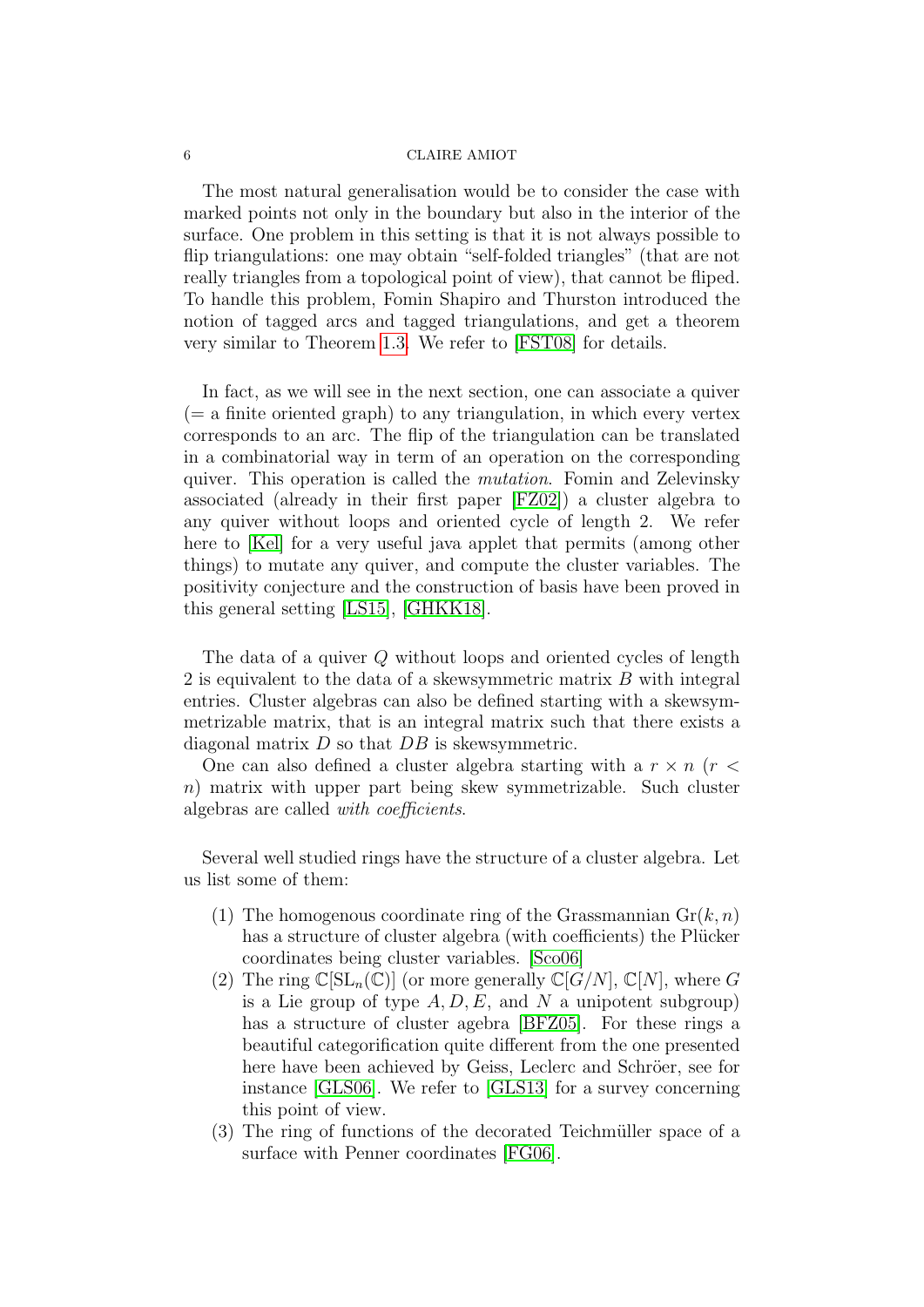## 2. CATEGORIFICATION

Now that the basic definition of a cluster algebra associated to a surface is stated, we can start with the categorification. Usually, in topology, the categorification of a ring is tha data of a category in which the ring appear as an invariant of the category (for example the Grothendieck ring of a monoidal category). Such categorification can be done [\[HL10\]](#page-16-14). But this is not the kind of categorification we are interested in here. In fact the categorification we are dealing with is more the categorification of flips (or mutation) than the categorification of the cluster algebra itself. As the reader will see, the cluster algebra does not really appear as an invariant ring of the category. The idea is more to find a category in which the operations of flip/mutation appears naturally.

2.1. The category  $\text{Rep}(Q_\tau)$ . We start by stating very basic facts on the representation theory of quivers. We only state here what is really necessary for our exposition. All the material (and much more) can be found for example in [\[ASS06\]](#page-15-3).

To a triangulation  $\tau = {\tau_1, \ldots, \tau_n}$  of  $(\Sigma, \mathcal{M})$ , we associate a quiver (= an oriented graph)  $Q_{\tau}$  as follows: the vertices  $\{1, \ldots, n\}$  of  $Q_{\tau}$  are in bijection with the (internal) arcs of  $\tau$ . We put an arrow  $i \to j$  if  $(\tau_i, \tau_j)$  form a positive angle (recall that the surface is oriented) in the triangulation  $\tau$ .

Let us now describe the *category* Rep( $Q_{\tau}$ ). An *object* V in Rep( $Q_{\tau}$ ) is given by finite dimensional  $\check{\mathbb{C}}$ -vector spaces  $V_i$  for each vertex i, and linear maps  $V_{\alpha}: V_i \to V_j$  for each arrow  $\alpha: i \to j$ , so that  $V_{\beta} \circ V_{\alpha}$ vanishes if  $\alpha$  and  $\beta$  are consecutive angles in a triangle of  $\tau$ . The dimension vector of V is the n-uple  $(\dim_{\mathbb{C}} V_i, i = 1, \ldots, n)$ .

A morphism  $\varphi: V \to W$  between two objects in  $\text{Rep}(Q_{\tau})$  is given by C-linear maps  $\varphi_i: V_i \to W_i$  for each vertex i so that for each arrow  $\alpha : i \rightarrow j$  the following square is commutative:

$$
V_i \xrightarrow{V_\alpha} V_j
$$
  
\n
$$
\begin{array}{ccc}\n\downarrow \varphi_i & \downarrow \varphi_j \\
W_i \xrightarrow{W_\alpha} W_j\n\end{array}
$$

A morphism  $\varphi$  is an isomorphism if every  $\varphi_i$  is an isomorphism.

Given two representations, one can form the direct sum of them, which is also a representation. An object V in  $\text{Rep}(Q_\tau)$  is then said to be *indecomposable* if it is not isomorphic to the sum of two non zero representations.

**Proposition 2.1.** The category  $\text{Rep}(Q_\tau)$  is the category of a finite dimensional modules over a finite dimensional algebra. In particular it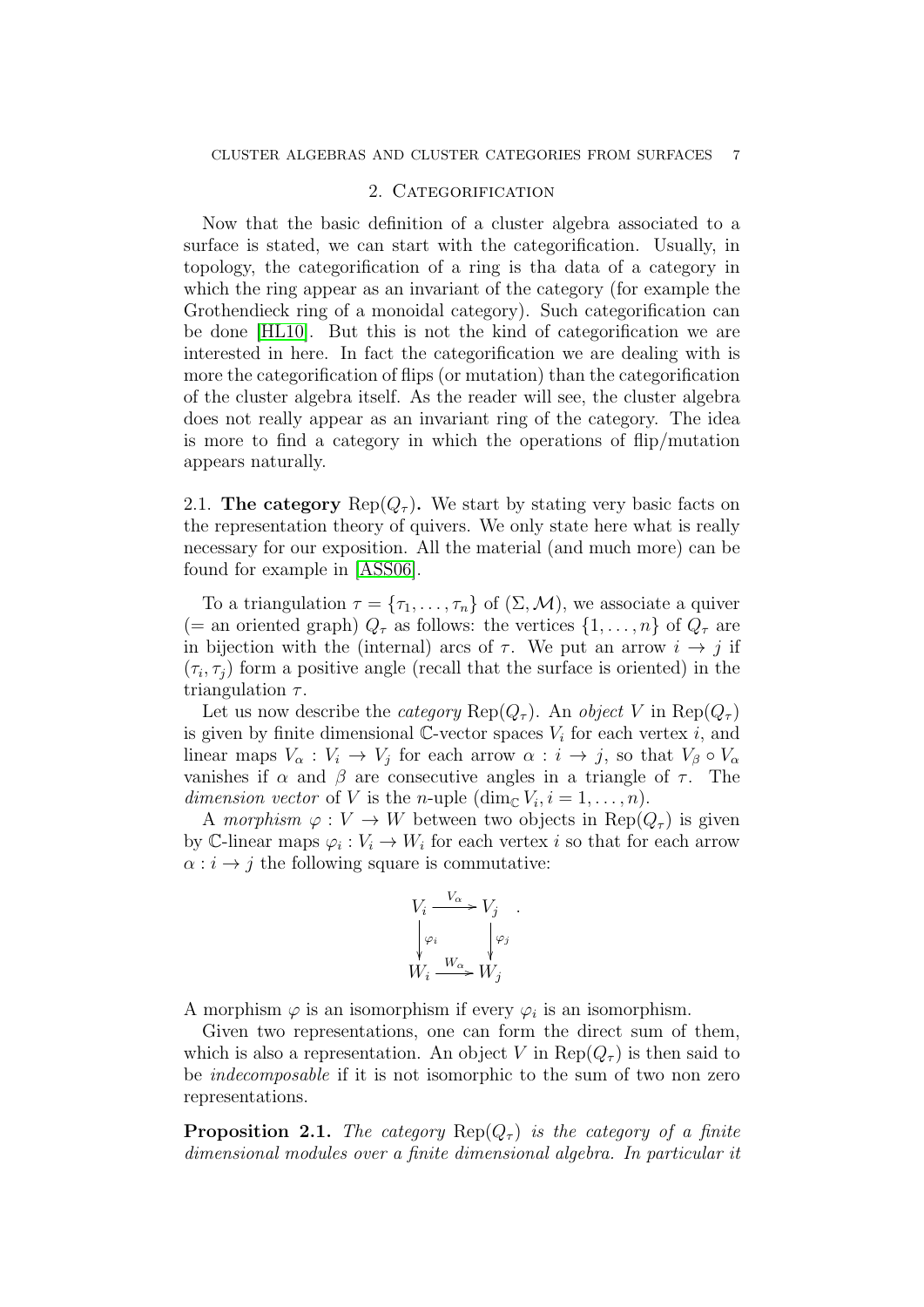is abelian, it satisfies the Krull-Schmidt property, i.e. every object is isomorphic to a unique direct sum of indecomposable objects.

Example 2.2. Let  $(\Sigma, \mathcal{M})$  be the triangulated pentagon as in example [1.4.](#page-2-1) Then the quiver  $Q_{\tau}$  is  $1 \rightarrow 2$ . Denote by

$$
S_1 = (\mathbb{C} \stackrel{0}{\to} 0), \quad S_2 = (0 \stackrel{0}{\to} \mathbb{C})
$$

the simple representations (that are the representations such that  $\dim_{\mathbb{C}} \bigoplus_i V_i =$ 1). They are clearly indecomposable. For  $\lambda \in \mathbb{C}$  denote by

$$
V_{\lambda} = (\mathbb{C} \xrightarrow{\lambda} \mathbb{C}).
$$

The representation  $V_0$  is clearly decomposable since  $V_0 = S_1 \oplus S_2$ , whereas if  $\lambda \neq 0$ , then  $V_{\lambda}$  is indecomposable isomorphic to  $V_1$ .

Now let W be a general object in  $\text{Rep}(Q_\tau)$ . It is given as follows:

$$
W = (\mathbb{C}^m \xrightarrow{M} \mathbb{C}^n)
$$

where  $M \in \mathcal{M}_{n \times m}(\mathbb{C})$ . There exist  $P \in GL(m, \mathbb{C})$  and  $Q \in GL(n, \mathbb{C})$ such that

$$
QMP^{-1} = \left(\begin{array}{c|c} I_r & 0 \\ \hline 0 & 0 \end{array}\right),
$$

so in other words, there exists an isomorphism

$$
W \simeq (S_1)^{m-r} \oplus (S_2)^{n-r} \oplus (V_1)^r.
$$

Thus, up to isomorphism, the category  $\text{Rep}(Q_\tau)$  has finitely many indecomposables.

Example 2.3. Let  $(\Sigma, \mathcal{M}, \tau)$  be as in Example [1.6\(](#page-0-0)3).



One can check similarly that there are 6 indecomposable objects whose dimension vectors are

 $(1, 0, 0), (0, 1, 0), (0, 0, 1), (1, 1, 0), (0, 1, 1), (1, 1, 1).$ 

Let  $\tau'$  be the following triangulation:

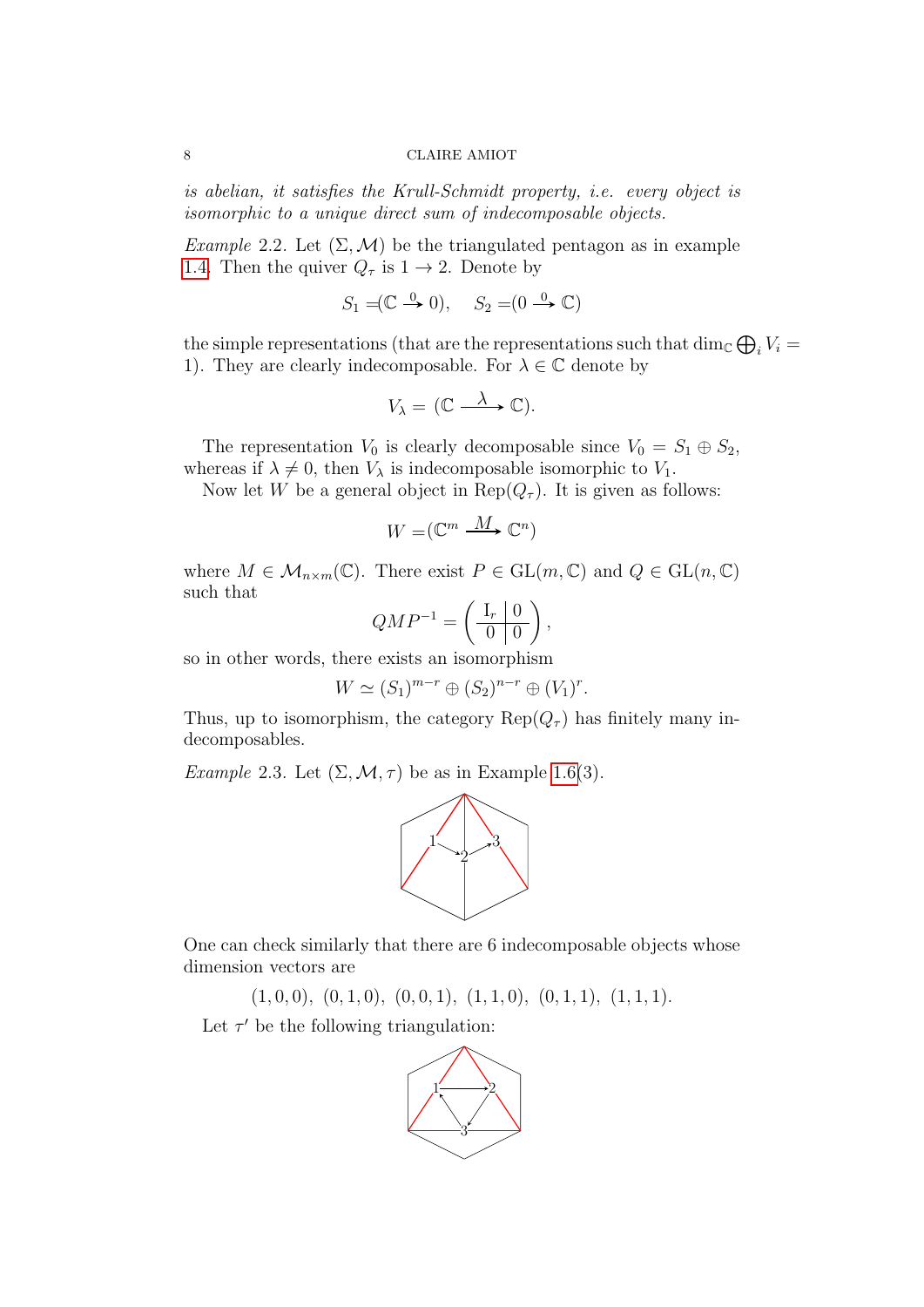The category  $\text{Rep}(Q_{\tau'})$  has also 6 indecomposable objects whose dimension vectors are

$$
(1,0,0), (0,1,0), (0,0,1), (1,1,0), (0,1,1), (1,0,1).
$$

Note that here there is no indecomposable with dimension vector  $(1, 1, 1)$ since the composition of any two arrows is zero.

Remark that the dimension vectors are exactly the denominators of the cluster variables. This is of course not a coincidence.

Example 2.4. Take the triangulation of Example [1.11.](#page-4-0) The corresponding quiver is

$$
1 \longrightarrow 2.
$$

There are infinitely many representations in this case, which are given as follows:

$$
\mathbb{C}^n \xrightarrow{\begin{bmatrix} \mathbf{I}_n \\ \mathbf{0} \end{bmatrix}} \mathbb{C}^{n+1}; \quad \mathbb{C}^{n+1} \xrightarrow{\begin{bmatrix} \mathbf{I}_n & \mathbf{0} \end{bmatrix}} \mathbb{C}^n, \quad n \in \mathbb{N}
$$

$$
\mathbb{C}^n \xrightarrow{\begin{bmatrix} J_n(\lambda) \end{bmatrix}} \mathbb{C}^n, \qquad \mathbb{C}^n \xrightarrow{\begin{bmatrix} I_n \end{bmatrix}} \mathbb{C}^n, n \in \mathbb{N}, \lambda \in \mathbb{C}
$$

where  $J_n(\lambda)$  is the Jordan bloc of eigenvalue  $\lambda$ .

The category  $\text{Rep}(Q_\tau)$  is equivalent to the category of modules over a certain algebra, which has the property to be gentle. These algebras has been strongly studied in representation theory. In particular a consequence of the description of the indecomposable modules due Butler and Ringel [\[BR87\]](#page-15-4) is the following.

**Proposition 2.5.** The category  $\text{Rep}(Q_\tau)$  has finitely many indecomposables if and only if  $\Sigma$  is a disc.

Remark 2.6. If the surface is a disc, or an annulus, one can find triangulations containing no internal triangles (see for instance the examples [1.6](#page-0-0) and [1.11\)](#page-4-0). In this case, the quiver  $Q_{\tau}$  does not have any oriented cycles and there is no relations involving the arrows. The category  $\text{Rep}(Q_{\tau})$  is the usual category of representations of the quiver  $Q_{\tau}$ . In the case of a disc, the corresponding quiver has underlying graph of Dynkin type  $\mathbb{A}_{n-3}$  (where *n* is the number of marked points on the boundary). In the case of an annulus, the corresponding quiver has underlying graph of Euclidean type  $\mathbb{A}_{n-1}$ . In these special cases, the result above is also a consequence of Gabriel's theorem [\[Gab72\]](#page-16-15).

The quivers without oriented cycle of Dynkin type  $\mathbb{D}_n$  can also be understood via triangulations of a once punctured disc. But the quivers of type  $\mathbb{E}_6$ ,  $\mathbb{E}_7$  and  $\mathbb{E}_8$  do not have any geometric descriptions.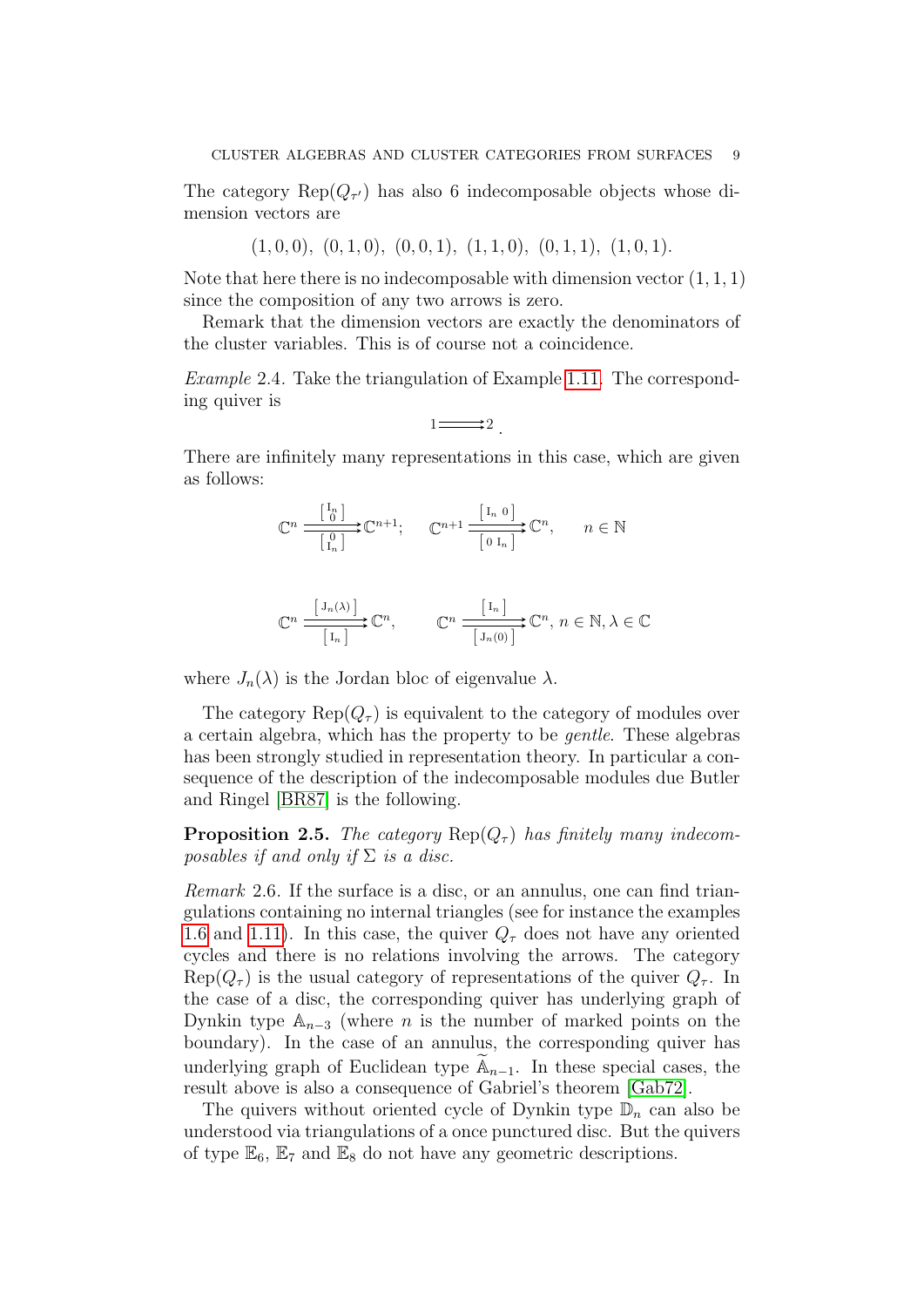Now let us give a more precise description of the indecomposable objects of the category  $\text{Rep}(Q_\tau)$  following [\[BR87\]](#page-15-4) and [\[ABCJP10\]](#page-15-5). For  $(\Sigma, \mathcal{M})$  a marked surface, define the set  $\mathbb{A}^{\text{gen}}(\Sigma, \mathcal{M})$  of homotopy classes of (non oriented) curves in  $\Sigma$  with endpoints in  $\mathcal{M}$ , that are not contractible, and not homotopic to a boundary segment. Let  $\pi_1^{\text{free}}(\Sigma)$ be the set of non contractible loops in  $\Sigma$  up to free homotopy.

**Theorem 2.7.** [\[ABCJP10\]](#page-15-5) Let  $(\Sigma, \mathcal{M}, \tau)$  be a triangulated marked surface. The indecomposable objects of the category  $\text{Rep}(Q_\tau)$  are in bijection with the following sets:

- $\mathbb{A}^{\text{gen}}(\Sigma, \mathcal{M}) \backslash {\{\tau_1, \ldots, \tau_n\}}$
- $\pi_1^{\text{free}}(\Sigma) \times \mathbb{C}^*/ \sim$ .

where the equivalence relation  $\sim$  is given by  $([\gamma], \lambda) \sim ([\gamma^{-1}], \lambda^{-1}).$ 

This bijection is in fact very constructive. In particular for  $\gamma \in$  $\mathbb{A}^{\text{gen}}(\Sigma, \mathcal{M}) \setminus {\tau_1, \ldots, \tau_n}$ , if we denote by  $M^{\tau}(\gamma)$  the corresponding representation, then the dimension  $\dim_{\mathbb{C}}(M^{\tau}(\gamma)_i)$  is equal to the number of intersections of  $\gamma$  with the arc  $\tau_i$ . And the same hold for the objects associated to  $([\gamma], \lambda)$  in  $\pi_1^{\text{free}}(\Sigma) \times \mathbb{C}^*$ .

*Example* 2.8. Let  $(\Sigma, \mathcal{M})$  be as in example [1.11.](#page-4-0) The representations associated to the arc in blue are as follows:



2.2. Cluster-tilting theory in triangulated categories. The aim of this section is to explain very roughly the basic ideas of clustertilting theory. We refer to [\[Hap88\]](#page-16-16) for basic properties of triangulated categories, and to [\[Kel12\]](#page-16-4) for more information on cluster-tilting theory.

The framework of cluster-tilting theory takes place in triangulated C-categories with finite-dimensional Hom-spaces and with the Krull-Schmidt property. In a such category  $\mathcal C$  we denote by [1] the shift functor. Moreover such a category is assumed to be 2-Calabi-Yau, that is there exists a bifunctorial isomorphism

$$
Hom_{\mathcal{C}}(X, Y[1]) \simeq Hom_{\mathbb{C}}(\text{Hom}_{\mathcal{C}}(Y, X[1]), \mathbb{C}).
$$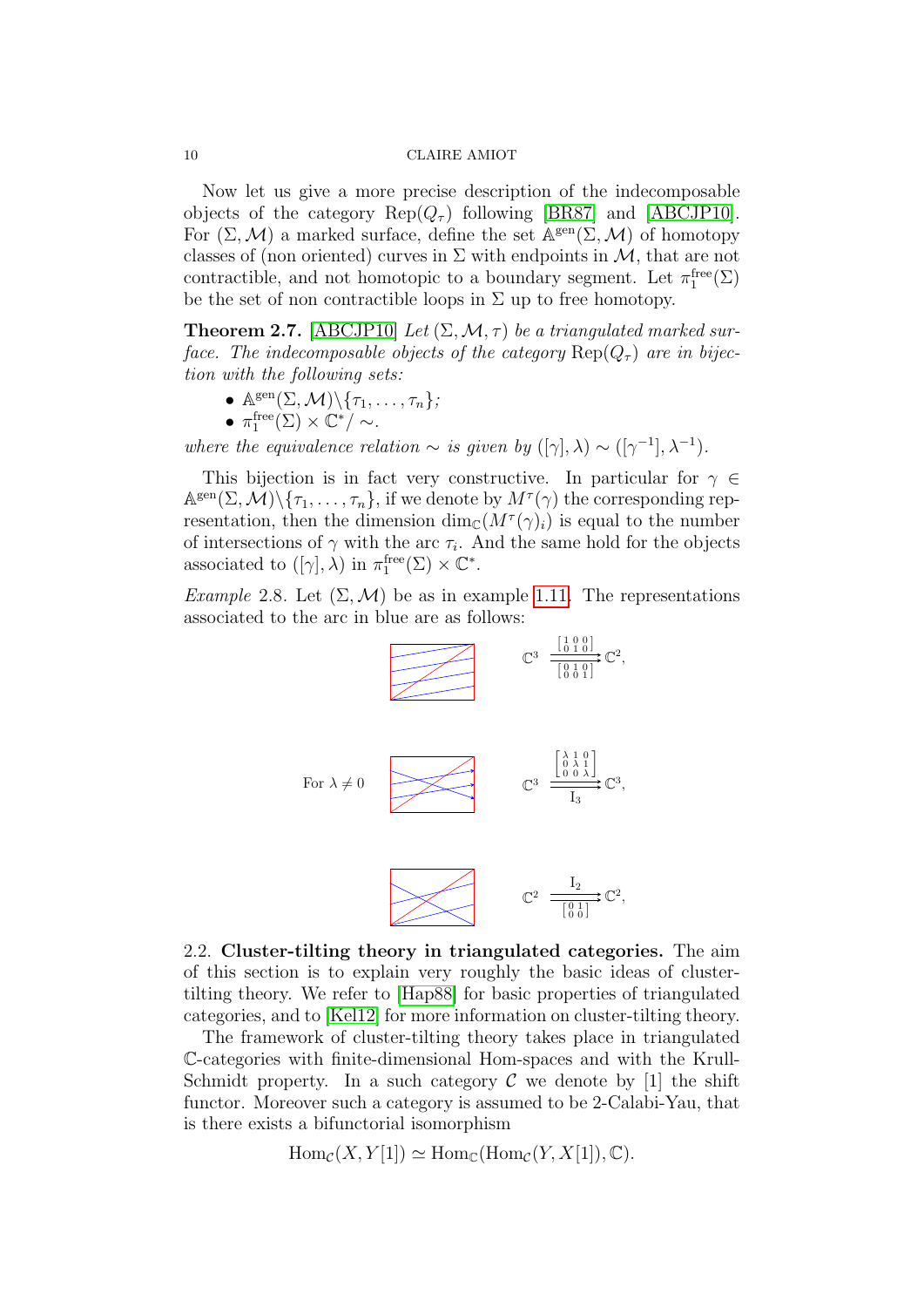**Definition 2.9.** An object X in C is said to be *rigid* if the space  $\text{Hom}_{\mathcal{C}}(X, X[1])$  vanishes.

An object  $T = \bigoplus_{i=1}^n T_i$  in C is said to be *cluster-tilting* if it is basic (i.e. for any  $i \neq j$ , the indecomposables  $T_i$  and  $T_j$  are not isomorphic), rigid, and maximal for this property that is if  $\text{Hom}_{\mathcal{C}}(X, T[1]) = 0$  then X is isomorphic to a sum of the  $T_i$ 's.

The main feature of cluster-tilting objects is that they can be mutated.

**Theorem 2.10** (Iyama-Yoshino). [\[IY08\]](#page-16-17) Let C be a 2-Calabi-Yau triangulated category, and  $T = \bigoplus_{i=1}^{n} T_i$  be a cluster-tilting object in C. Then for any  $i = 1, \ldots, n$  there exists a unique indecomposable object  $T_i^*$  non isomorphic to  $T_i$  such that the object  $T' = \mu_{T_i}(T) := T/T_i \oplus T_i^*$ is cluster-tilting.

Moreover, one can associate a quiver  $Q_T$  to any object  $T = \sum_{i=1}^n T_i$ in C whose vertices are in bijection with the direct summands  $T_i$ 's. (This quiver  $Q_T$  is the Gabriel quiver of the finite dimensional algebra  $\text{End}_{\mathcal{C}}(T)$ .) If i is the vertex of  $Q_T$  corresponding to the indecomposable summand  $T_i$  and if  $Q_T$  does not have loops and 2-cycle at i, then the quiver  $Q_{T'}$  is the mutation of  $Q_T$  at vertex i [\[BIRS09\]](#page-15-6).

2.3. Cluster categories of a marked surface. We now come back to our original setup: let  $(\Sigma, \mathcal{M}, \tau)$  be a triangulated surface.

Here is a theorem collecting differents facts concerning the categorification of triangulated surfaces.

<span id="page-10-0"></span>**Theorem 2.11.** There exists a triangulated 2-Calabi-Yau category  $\mathcal{C}_{(\Sigma,\tau)}$ with the following properties:

(1) there exists a bijection

 $T : \mathbb{A}(\Sigma, \mathcal{M}) \longrightarrow \{ \text{rigid indecomposable objects in } \mathcal{C} \} / \text{iso.}$ 

- (2) for any two arcs  $\gamma$  and  $\delta$ , the dimension of  $\text{Hom}_{\mathcal{C}}(T(\gamma), T(\delta)[1])$ is the number of intersections between  $\gamma$  and  $\delta$  in the interior of the surface.
- (3) for  $\tau = {\tau_1, ..., \tau_n}$  a triangulation, we define  $T(\tau) := \bigoplus_{i=1}^n T(\tau_i)$ . Then the map T induces a bijection

 $T: \{\tau \, triangulation \, of \,(\Sigma, \mathcal{M})\} \longrightarrow \{ \, clustering \, objects \, in \, \mathcal{C} \} / \text{iso}.$ 

Moreover the flip of an arc  $\delta$  on the left hand side corresponds to the cluster-tilting mutation at the summand  $T(\delta)$  on the right hand side.

(4) for any triangulation  $\tau'$  there is an equivalence

$$
\mathcal{C}_{\Sigma,\tau}/\langle T(\tau')\rangle \simeq \mathrm{Rep}(Q_{\tau'}),
$$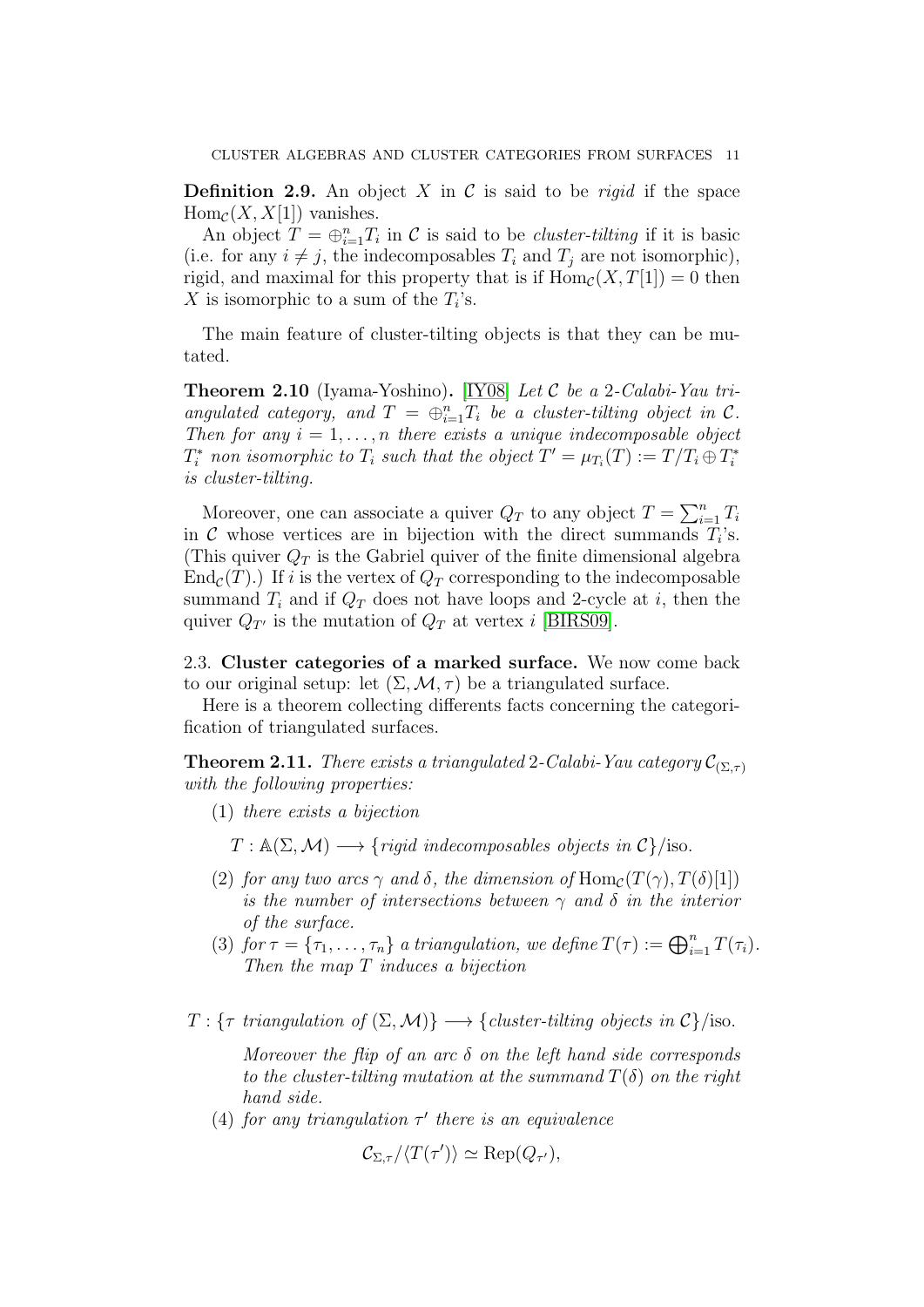where  $\mathcal{C}_{\Sigma,\tau}/\langle T(\tau')\rangle$  is the quotient of the category  $\mathcal{C}_{\Sigma,\tau}$  by the ideal of morphisms factoring through a sum of summands of  $T(\tau').$ 

<span id="page-11-0"></span>(5) for any triangulation  $\tau'$  there exists an equivalence of triangu*lated categories*  $\mathcal{C}_{(\Sigma,\tau)} \simeq \mathcal{C}_{(\Sigma,\tau')}$ .

The general construction of the category  $\mathcal{C}_{(\Sigma,\tau)}$  follows from [\[Ami09,](#page-15-7) [Kel11c\]](#page-16-18). It is defined as the quotient of certain derived categories of differential graded algebras (see [\[Ami11\]](#page-15-8) for details). But several previous constructions have been given in some more specific situations: a geometric construction in the case where  $\Sigma$  is a disc can be found in [\[CCS06\]](#page-15-9) while a general construction for any acyclic quiver is done in  $[BMR<sup>+</sup>06]$  $[BMR<sup>+</sup>06]$ . In the latter the construction is completely algebraic: the cluster category is defined as the orbit category of the derived category of the path algebra of the quiver under a certain auto-equivalence. An "intermediate" generalization has been given in [\[Ami09\]](#page-15-7), starting from algebras of global dimension 2 instead of path algebras. All these different constructions enter into the general definition [\[Ami11\]](#page-15-8).

The facts (1), (2) and (3) are shown in [\[BZ11\]](#page-15-11), while (4) follows from [\[BMR07\]](#page-15-12). Point (5) follows from [\[KY11\]](#page-16-19).

Note that by the Calabi-Yau property, the dimension of the space  $\text{Hom}_{\mathcal{C}}(T(\gamma), T(\delta)[1])$  is the same as the dimension of  $\text{Hom}_{\mathcal{C}}(T(\delta), T(\gamma)[1])$ . This makes sense with point (2) since the number of intersections between  $\gamma$  and  $\delta$  is the same as the one of  $\delta$  with  $\gamma$ .

As a consequence of point (5), we may write  $\mathcal{C}_{\Sigma}$  instead of  $\mathcal{C}_{\Sigma,\tau}$ . But this notation may be a bit dangerous since the equivalence in (4) is not canonical (see appendix in [\[CS17\]](#page-15-13)).

Let us give more details about point (4) above. For any object  $X \in \mathcal{C} := \mathcal{C}_{\Sigma,\tau}$ , the vector space  $\text{Hom}_{\mathcal{C}}(T(\tau')[-1],X)$  has a natural structure of right  $\text{End}_{\mathcal{C}}(T(\tau')[-1])$ -module. Since  $[-1]$  is an autoequivalence of the triangulated category C, we have  $\text{End}_{\mathcal{C}}(T(\tau')[-1]) \simeq$ End<sub>C</sub>(T( $\tau$ )). Moreover, one can show that the algebra End( $T(\tau')$ ) is isomorphic to the quotient of the path algebra of the quiver  $Q_{\tau'}$ by the relations  $\alpha\beta = 0$  for any arrows corresponding to consecutive angles in a triangle. Therefore we have an equivalence between the category mod  $\text{End}(T(\tau')[-1])$  and the category  $\text{Rep}(Q_{\tau'})$ . Hence  $\text{Hom}_{\mathcal{C}}(T(\tau')[-1], -)$  is a functor  $\mathcal{C} \to \text{Rep}(Q_{\tau'})$ . Since the object  $T(\tau')$ is rigid, this functor sends any summand of  $T(\tau')$  to the zero representation, and we obtain a functor  $\mathcal{C} / \langle T(\tau') \rangle \to \text{Rep}(Q_{\tau'})$ . One result in [\[BMR07\]](#page-15-12) shows that this functor is an equivalence of categories. As a corollary, we obtain that the indecomposable objects of  $\mathcal{C}_{\Sigma}$  are in bijection with

$$
\mathbb{A}^{\text{gen}}(\Sigma, \mathcal{M}) \cup (\pi_1^{\text{free}}(\Sigma) \times \mathbb{C}^*)/\sim.
$$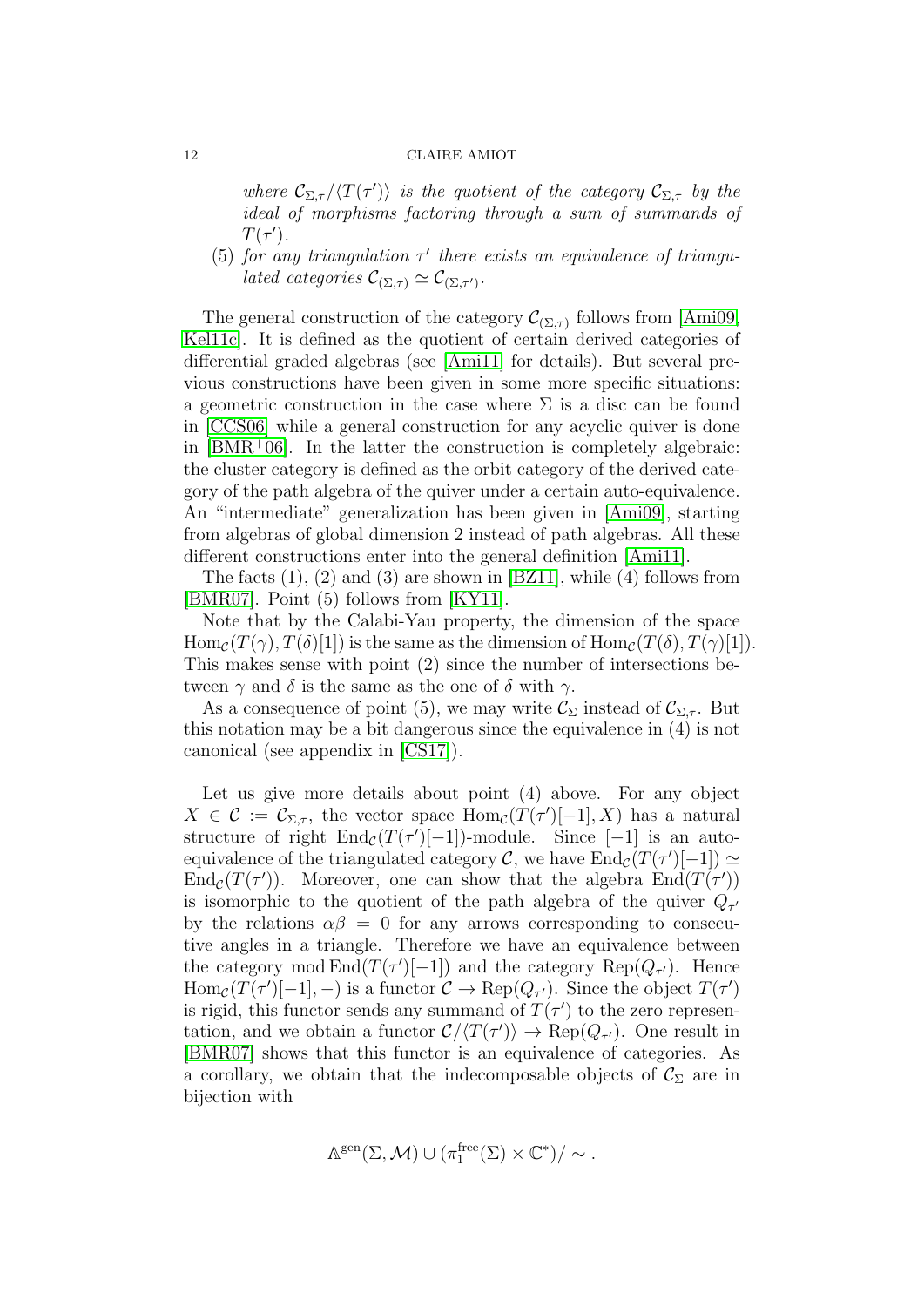Moreover if  $\gamma$  is an arc that do not belong to  $\tau'$ , the object  $T(\gamma)$  is sent to  $M^{\tau}(\gamma)$  through the equivalence  $\mathcal{C}_{\Sigma}/\langle T(\tau) \rangle \simeq \text{Rep}(Q_{\tau}).$ 

The autoequivalence [1] of the category  $\mathcal{C}_{\Sigma}$  can be interpreted as an element of the mapping class group of  $\Sigma$  fixing globally the marked points. For each boundary component  $\partial_i \Sigma$  denote  $n_i$  the number of marked point on  $\partial_i \Sigma$ . Then denote by  $\sigma_i$  the fractional  $\frac{1}{n_i}$  Dehn twist around  $\partial_i \Sigma$ , that is a homeomophism sending each marked point of  $\partial_i \Sigma$ to the next one in the counterclockwise order. Then the homeomorphism of  $\Sigma$  associated with [1] is the product  $\sigma = \prod_{i=1}^{b} \sigma_i$ , that is for any generalised arc  $\gamma$ , we have an isomorphism  $T(\gamma)[1] \simeq T(\sigma \gamma)$ .

<span id="page-12-0"></span>Example 2.12. Let  $(\Sigma, \mathcal{M}, \tau = {\tau_1, \tau_2, \tau_3})$  be the following triangulated surface, and let  $\alpha, \beta, \gamma, \delta$  be the other arcs of  $\Sigma$ .



By the description of the shift functor above, there is an isomorphism  $T(\alpha)[1] \simeq T(\beta).$ 

The object  $T(\alpha)$  seen a representation of  $Q_{\tau}$  is  $M^{\tau}(\alpha)$ , that is the representation:  $(\mathbb{C} \to \mathbb{C} \to 0)$ 

2.4. Cluster characters and applications. As we have just seen, the operation of flip appears naturally in the cluster category associated to a surface. In fact, the link between the category and the cluster algebra is much stronger: in particular, one can recover the entire cluster algebra from the cluster category, this can be done using a certain map called a cluster character (or a Caldero-Chapoton map). We refer to [\[Pla\]](#page-17-0) for more details.

<span id="page-12-1"></span>**Theorem 2.13** (Caldero-Chapoton [\[CC06\]](#page-15-14), Palu [\[Pal08\]](#page-16-20)). Let  $(\Sigma, \mathcal{M}, \tau =$  ${\tau_1, \ldots, \tau_n}$ ) be a triangulated surface, and let  $\mathcal{C}_{\Sigma}$  be the associated category. There exists a map

$$
X^{\tau}: \mathrm{Obj}(\mathcal{C}_{\Sigma}) \longrightarrow \mathbb{Z}[x_1^{\pm 1}, \ldots, x_n^{\pm 1}]
$$

such that the following properties hold:

- (1) for any  $M, N \in \mathcal{C}_{\Sigma}$ , we have  $X^{\tau}(M \oplus N) = X^{\tau}(M)X^{\tau}(N)$ ;
- (2) for any  $i = 1, ..., n$ ,  $X^{\tau}(T(\tau_i)) = x_i$ ;
- (3) if  $\dim_k \text{Hom}_{\mathcal{C}}(M, N[1]) = 1$ , then we have

 $X^{\tau}(M)X^{\tau}(N) = X^{\tau}(B) + X^{\tau}(B')$ 

where  $B$  and  $B'$  appear in the non split triangles

 $M \longrightarrow B \longrightarrow N \longrightarrow M[1] \ \ \mbox{and} \ \ N \longrightarrow B' \longrightarrow M \longrightarrow N[1] \ .$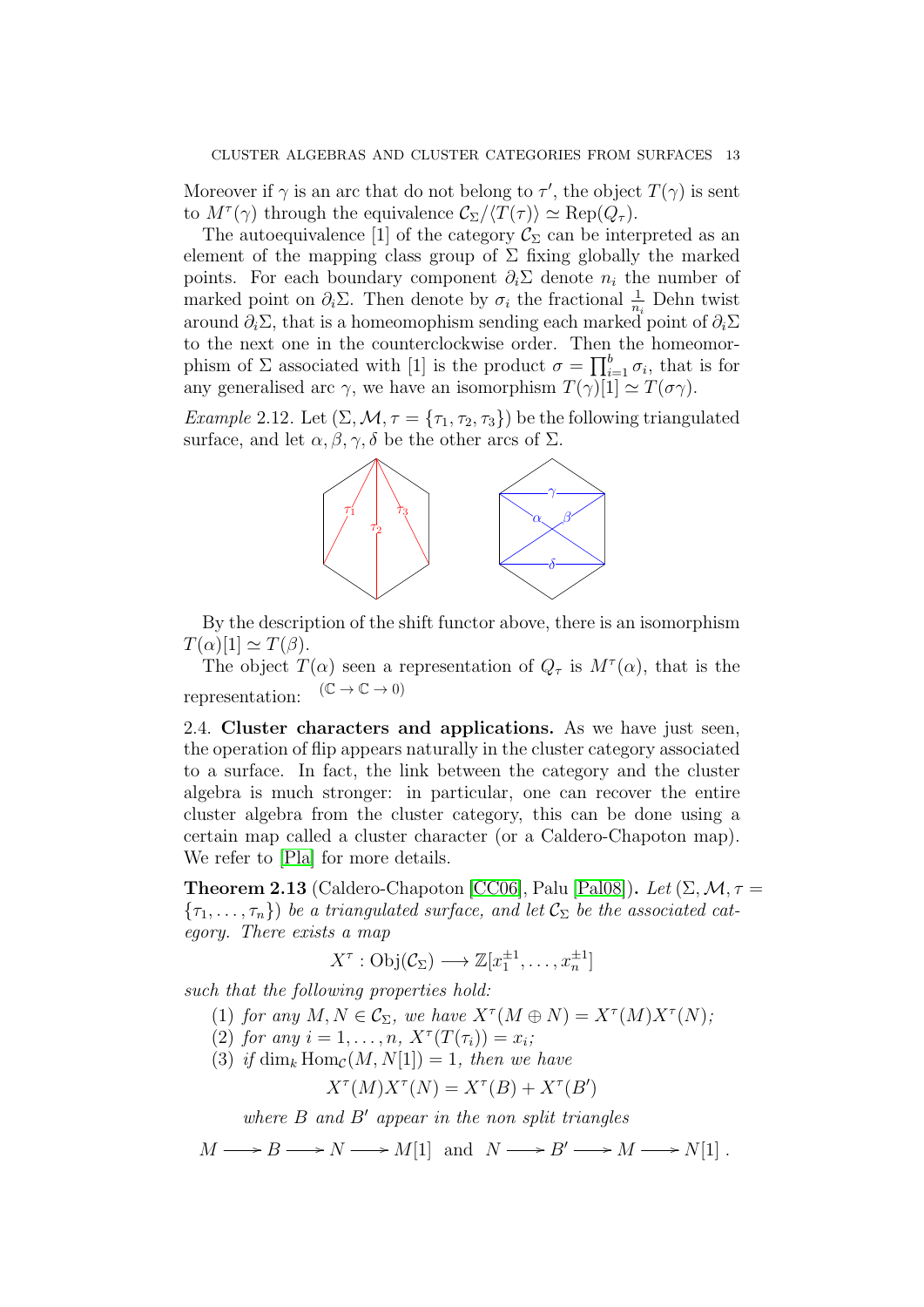Note that since the space  $\text{Hom}_{\mathcal{C}}(M, N[1])$  is one dimensional, then all non zero morphisms  $M \to N[1]$  are multiplication of a scalar one of each other, and hence have isomorphic cones. Hence in point (3) above, the objects  $B$  and  $B'$  are uniquely determined.

The maps  $x^{\tau}$  and  $X^{\tau} \circ T$  coincide on the arcs of  $\tau$ . Moreover combining Property (3) above together with Property (2) of Theorem [2.11](#page-10-0) implies that  $X^{\tau} \circ T$  satisfies the equation [\(1.1\)](#page-2-0). Hence for any arc  $\gamma$  of  $\Sigma$ , we have that

$$
\mathbf{x}^{\tau}(\gamma) = X^{\tau}(T(\gamma)).
$$

In fact, the map  $x^{\tau}$  has been extended to any generalised arc and any closed curve on the surface in [\[MSW11\]](#page-16-7) using some resolving arc relations called *Skein relations*. Using the bijection  $(2.3)$  one can show that the maps  $x^{\tau}$  and  $X^{\tau}$  coincide on generalized arcs [\[BZ13\]](#page-15-15). They also coincide on primitive closed curves, but not on non-primitive ones.

Example 2.14. Let us come back to Examples [1.6](#page-0-0) (2) and [2.12.](#page-12-0)

The arcs  $\alpha$  and  $\beta$  have exactly one intersection. Hence by Theo-rem [2.11\(](#page-10-0)2), the spaces  $\text{Hom}_{\mathcal{C}}(T(\alpha), T(\beta)[1])$  and  $\text{Hom}_{\mathcal{C}}(T(\beta), T(\alpha)[1])$ are both one dimensional. We are in the setup of Theorem [2.13\(](#page-12-1)3). Let us compute the extensions  $B$  and  $B'$ . As just seen before, any non-zero morphism between  $T(\beta)$  and  $T(\alpha)[1]$  is an isomorphism. Hence there is a triangle:

$$
T(\alpha) \longrightarrow 0 \longrightarrow T(\beta) \longrightarrow T(\alpha)[1] .
$$

Completing one of the non-zero morphism from  $T(\alpha)$  to  $T(\beta[1])$  we obtain the following triangle in the cluster category

$$
T(\beta) \longrightarrow T(\gamma) \oplus T(\delta) \longrightarrow T(\alpha) \longrightarrow T(\beta)[1].
$$

Then one easily checks that

$$
X^{\tau}(T(\alpha)).X^{\tau}(T(\beta)) = \mathbf{x}^{\tau}(\alpha).\mathbf{x}^{\tau}(\beta)
$$
  
\n
$$
= \frac{x_1 + x_1x_2 + x_3}{x_1 + x_3 + x_2x_3} \cdot \frac{x_1 + x_3 + x_2x_3}{x_1 + x_2}
$$
  
\n
$$
= \frac{x_1 + x_3 + x_1x_2 + x_2x_3}{x_1 + x_2x_3} \cdot \frac{x_1 + x_3}{x_2} + 1
$$
  
\n
$$
= \mathbf{x}^{\tau}(\delta)\mathbf{x}^{\tau}(\gamma) + 1
$$
  
\n
$$
= X^{\tau}(T(\delta) \oplus T(\gamma)) + X^{\tau}(0).
$$

Moreover, since  $T(\alpha)[-1] \simeq T(\tau_2)$  and  $T(\beta)[1] \simeq T(\tau_2)$ , applying the functor  $\text{Hom}_{\mathcal{C}}(T(\tau)[-1], -)$  to the triangle (†), we obtain a short exact sequence in Rep $(Q_\tau)$ :

$$
0 \longrightarrow M^{\tau}(\beta) \longrightarrow M^{\tau}(\gamma) \oplus M^{\tau}(\delta) \longrightarrow M^{\tau}(\alpha) \longrightarrow 0 ,
$$

which is the short exact sequence

$$
0 \xrightarrow{\hspace{0.5cm}} (0 \to \mathbb{C} \to \mathbb{C}) \xrightarrow{\hspace{0.5cm}} (\mathbb{C} \to \mathbb{C} \to \mathbb{C})
$$
  

$$
\xrightarrow{\hspace{0.5cm}} (0 \to \mathbb{C} \to 0) \xrightarrow{\hspace{0.5cm}} (\mathbb{C} \to \mathbb{C} \to 0) \xrightarrow{\hspace{0.5cm}} 0
$$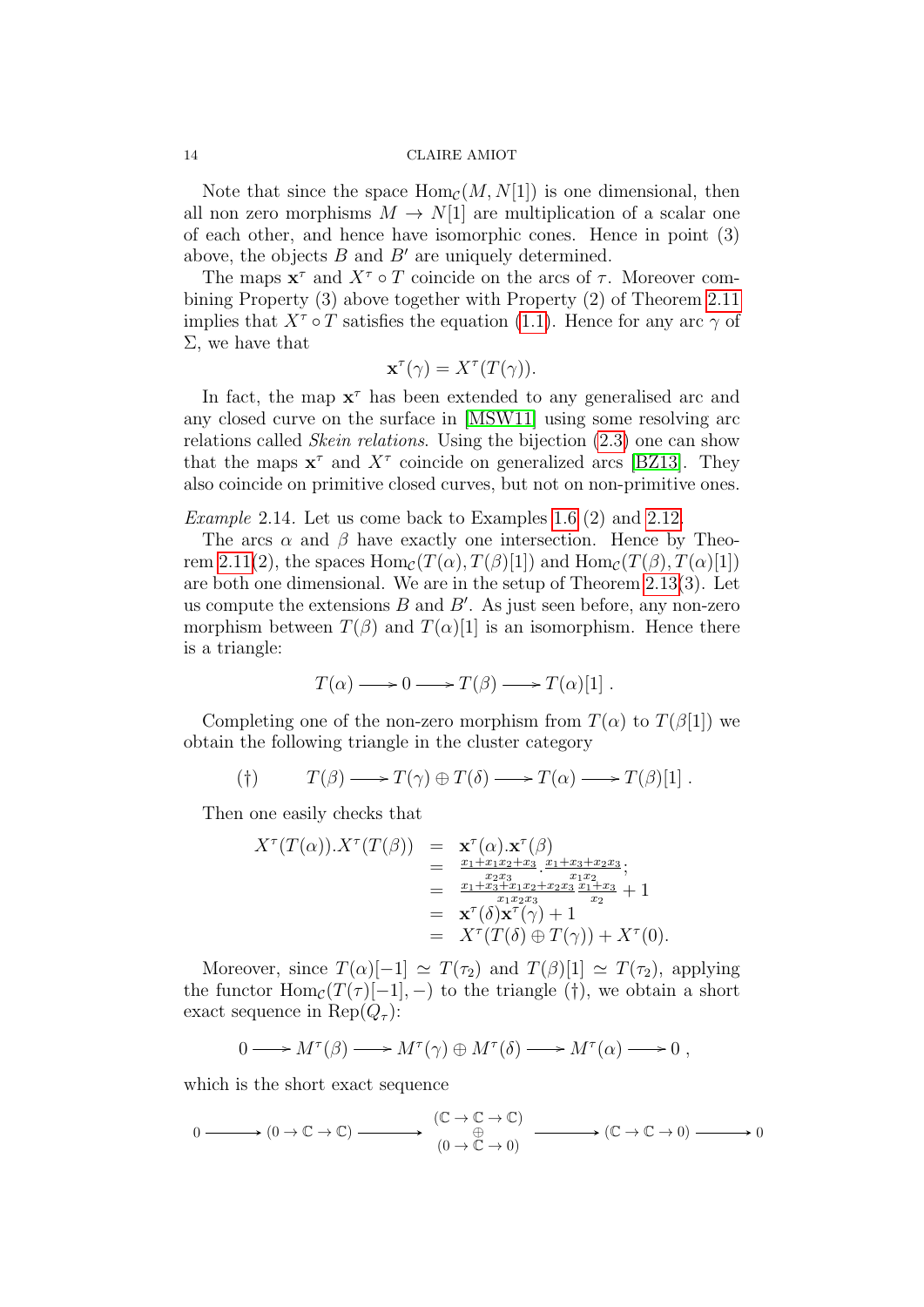There exists an explicit general formula (see [\[Pal08\]](#page-16-20)) for the application  $X^{\tau}$ , we give here the formula in the case where  $Q_{\tau}$  does not contain oriented cycle [\[CC06\]](#page-15-14):

<span id="page-14-0"></span>(2.1) 
$$
X^{\tau}(M) = \frac{1}{\prod_{i} x_i^{d_i}} \sum_{e \le d} \chi(\text{Gr}_{\underline{e}}(FM)) \prod_{i} x_i^{m_i(\underline{d}, \underline{e})}
$$

where  $FM \in \text{Rep}(Q_{\tau})$  is the representation corresponding to M, where  $\underline{d} = (d_1, \ldots, d_n)$  is its dimension vector, where  $\text{Gr}_{e}(FM)$  is the Grassmanian of subrepresentations of  $FM$  with dimension vector  $\epsilon$  and where

$$
m_i(\underline{e}, \underline{d}) = \sum_{j \to i} e_j - \sum_{i \to j} (d_j - e_j).
$$

*Example* 2.15. Let  $\tau$  and  $Q_{\tau}$  be as in Example [1.11.](#page-4-0) Take for FM the indecomposable representation with dimension vector  $d = (1, 2)$ . One then checks that for  $e = (1,0), (1,1)$  there is no submodule of FM of dimension e. For  $e = (0,0)$  (resp.  $(0,2)$ , resp.  $(1,2)$ ) the Grassmaniann of subrepresentations of dimension  $\underline{e}$  is a point. Following the formula [\(2.1\)](#page-14-0) the corresponding monomial is  $x_1^4$  (resp.  $x_2^2$ , resp. 1). And finally for  $e = (0, 1)$  the Grassmannian of subrepresentations of FM is isomorphic to  $\mathbb{P}^1(\mathbb{C})$  so the coefficient of the monomial  $x_1^2$  is 2. Finally we obtain

$$
X^{\tau}(M) = \frac{x_1^4 + 2x_1^2 + x_2^2 + 1}{x_1 x_2^2}.
$$

One easily checks that  $X^{\tau}(M) = X_{-2}$  where the sequence  $(X_k)$  is defined in Example [1.11.](#page-4-0)

A notable application of this cluster character map is the following statement.

Theorem 2.16. [\[CIKLFP13\]](#page-15-16) The cluster monomials are linearly independent. So in the surface setup, the set

$$
\{x^{\tau}(\tau'_1)^{m_1}\dots x^{\tau}(\tau'_n)^{m_n}, \tau' \text{ triangulation of } \Sigma, m_i \in \mathbb{N}\}\
$$

is a linearly independent set.

Using combinatorial methods, Musiker, Schiffler and Williams have shown in [\[MSW13\]](#page-16-8) that this set can be completed in a basis using multiarcs on the surface. Note that this theorem [\[CIKLFP13\]](#page-15-16) is stated in the more general setup starting for any quiver. A more general construction of a basis has been achieved in [\[GHKK18\]](#page-16-12).

As previously said in the introduction, cluster-tilting theory has also been very useful for solving pureley representation theoretic problems. This was not the purpose of this series of lectures.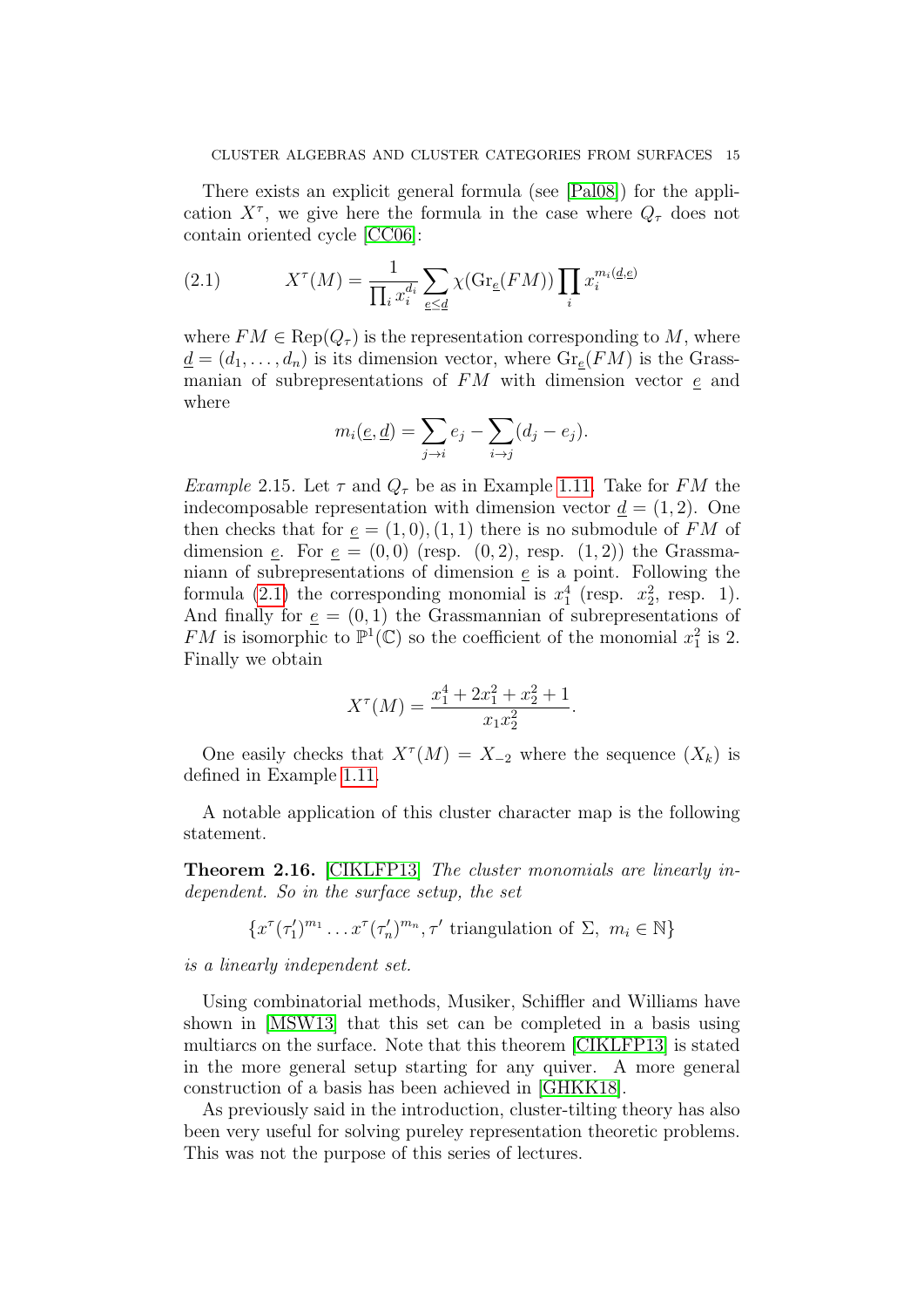## **REFERENCES**

- <span id="page-15-5"></span>[ABCJP10] Ibrahim Assem, Thomas Brüstle, Gabrielle Charbonneau-Jodoin, and Pierre-Guy Plamondon. Gentle algebras arising from surface triangulations. Algebra Number Theory, 4(2):201–229, 2010.
- <span id="page-15-7"></span>[Ami09] Claire Amiot. Cluster categories for algebras of global dimension 2 and quivers with potential. Ann. Inst. Fourier (Grenoble), 59(6):2525– 2590, 2009.
- <span id="page-15-8"></span>[Ami11] Claire Amiot. On generalized cluster categories. In Representation of algebras and related topics, EMS Ser. Congr. Rep., pages 1–53. Eur. Math. Soc., Zürich, 2011.
- <span id="page-15-3"></span>[ASS06] Ibrahim Assem, Daniel Simson, and Andrzej Skowroński. Elements of the representation theory of associative algebras. Vol. 1, volume 65 of London Mathematical Society Student Texts. Cambridge University Press, Cambridge, 2006. Techniques of representation theory.
- <span id="page-15-1"></span>[BFZ05] Arkady Berenstein, Sergey Fomin, and Andrei Zelevinsky. Cluster algebras. III. Upper bounds and double Bruhat cells. Duke Math. J., 126(1):1–52, 2005.
- <span id="page-15-6"></span>[BIRS09] A. B. Buan, O. Iyama, I. Reiten, and J. Scott. Cluster structures for 2-Calabi-Yau categories and unipotent groups. Compos. Math., 145(4):1035–1079, 2009.
- <span id="page-15-10"></span>[BMR+06] Aslak Bakke Buan, Robert Marsh, Markus Reineke, Idun Reiten, and Gordana Todorov. Tilting theory and cluster combinatorics. Adv. Math., 204(2):572–618, 2006.
- <span id="page-15-12"></span>[BMR07] Aslak Bakke Buan, Robert J. Marsh, and Idun Reiten. Cluster-tilted algebras. Trans. Amer. Math. Soc., 359(1):323–332, 2007.
- <span id="page-15-4"></span>[BR87] M. C. R. Butler and Claus Michael Ringel. Auslander-Reiten sequences with few middle terms and applications to string algebras. Comm. Algebra, 15(1-2):145–179, 1987.
- <span id="page-15-11"></span>[BZ11] Thomas Brüstle and Jie Zhang. On the cluster category of a marked surface without punctures. Algebra Number Theory, 5(4):529–566, 2011.
- <span id="page-15-15"></span>[BZ13] Thomas Brüstle and Jie Zhang. A module-theoretic interpretation of Schiffler's expansion formula. Comm. Algebra, 41(1):260–283, 2013.
- <span id="page-15-14"></span>[CC06] Philippe Caldero and Frédéric Chapoton. Cluster algebras as Hall algebras of quiver representations. Comment. Math. Helv., 81(3):595– 616, 2006.
- <span id="page-15-9"></span>[CCS06] Philippe Caldero, Frédéric Chapoton, and Ralf Schiffler. Quivers with relations and cluster tilted algebras. Algebr. Represent. Theory, 9(4):359–376, 2006.
- <span id="page-15-16"></span>[CIKLFP13] Giovanni Cerulli Irelli, Bernhard Keller, Daniel Labardini-Fragoso, and Pierre-Guy Plamondon. Linear independence of cluster monomials for skew-symmetric cluster algebras. Compos. Math., 149(10):1753–1764, 2013.
- <span id="page-15-13"></span>[CS17] Ilke Canakci and Sibylle Schroll. Extensions in Jacobian algebras and cluster categories of marked surfaces. Adv. Math., 313:1–49, 2017. With an appendix by Claire Amiot.
- <span id="page-15-2"></span>[FG06] Vladimir Fock and Alexander Goncharov. Moduli spaces of local systems and higher Teichmüller theory. Publ. Math. Inst. Hautes Études  $Sci.$ , (103):1-211, 2006.
- <span id="page-15-0"></span>[FST08] Sergey Fomin, Michael Shapiro, and Dylan Thurston. Cluster algebras and triangulated surfaces. I. Cluster complexes. Acta Math., 201(1):83–146, 2008.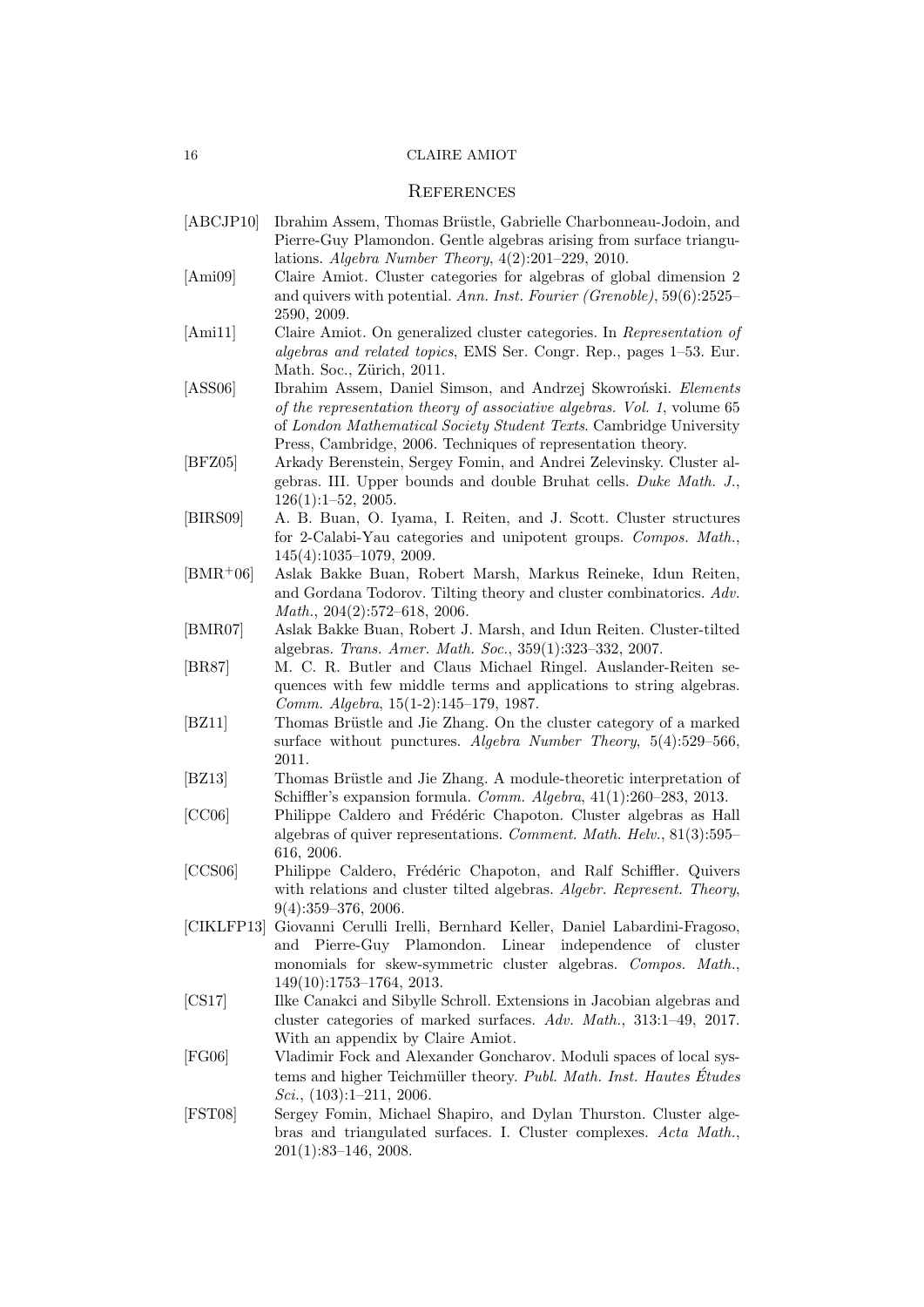#### CLUSTER ALGEBRAS AND CLUSTER CATEGORIES FROM SURFACES

- <span id="page-16-15"></span><span id="page-16-12"></span><span id="page-16-5"></span><span id="page-16-1"></span><span id="page-16-0"></span>[FWZ16] Sergey Fomin, Lauren Williams, and Andrei Zelevinsky. Introduction to cluster algebras. chapters 1-3. Preprint https://arxiv.org/abs/1608.05735, 2016. [FWZ17] Sergey Fomin, Lauren Williams, and Andrei Zelevinsky. Introduction to cluster algebras. chapters 4-5. Preprint https://arxiv.org/abs/1707.07190, 2017. [FZ02] Sergey Fomin and Andrei Zelevinsky. Cluster algebras. I. Foundations. J. Amer. Math. Soc., 15(2):497–529, 2002. [Gab72] Peter Gabriel. Unzerlegbare Darstellungen. I. Manuscripta Math., 6:71–103; correction, ibid. 6 (1972), 309, 1972. [GHKK18] Mark Gross, Paul Hacking, Sean Keel, and Maxim Kontsevich. Canonical bases for cluster algebras. J. Amer. Math. Soc., 31(2):497– 608, 2018. [GLS06] Christof Geiß, Bernard Leclerc, and Jan Schröer. Rigid modules over preprojective algebras. Invent. Math., 165(3):589–632, 2006. [GLS13] Ch. Geiss, B. Leclerc, and J. Schröer. Cluster algebras in algebraic Lie theory. Transform. Groups, 18(1):149–178, 2013. [Hap88] Dieter Happel. Triangulated categories in the representation theory of finite-dimensional algebras, volume 119 of London Mathematical Society Lecture Note Series. Cambridge University Press, Cambridge, 1988. [HL10] David Hernandez and Bernard Leclerc. Cluster algebras and quantum affine algebras. Duke Math. J., 154(2):265–341, 2010. [IY08] Osamu Iyama and Yuji Yoshino. Mutation in triangulated categories
- <span id="page-16-17"></span><span id="page-16-16"></span><span id="page-16-14"></span><span id="page-16-13"></span><span id="page-16-6"></span>and rigid Cohen-Macaulay modules. Invent. Math., 172(1):117–168, 2008.
- <span id="page-16-10"></span>[Kel] Bernhard Keller. https://webusers.imj-prg.fr/ bernhard.keller/quivermutation/.
- <span id="page-16-3"></span>[Kel11a] B. Keller. Cluster algebras and cluster categories. Bull. Iranian Math.  $Soc., 37(2):187-234, 2011.$
- <span id="page-16-2"></span>[Kel11b] Bernhard Keller. Algèbres amassées et applications (d'après Fomin-Zelevinsky, ...). Astérisque, (339): Exp. No. 1014, vii, 63-90, 2011. Séminaire Bourbaki. Vol. 2009/2010. Exposés 1012-1026.
- <span id="page-16-18"></span>[Kel11c] Bernhard Keller. Deformed Calabi-Yau completions. J. Reine Angew. Math., 654:125–180, 2011. With an appendix by Michel Van den Bergh.
- <span id="page-16-4"></span>[Kel12] Bernhard Keller. Cluster algebras and derived categories. In Derived categories in algebraic geometry, EMS Ser. Congr. Rep., pages 123– 183. Eur. Math. Soc., Zürich, 2012.
- <span id="page-16-19"></span>[KY11] Bernhard Keller and Dong Yang. Derived equivalences from mutations of quivers with potential. Adv. Math., 226(3):2118–2168, 2011.
- <span id="page-16-11"></span>[LS15] Kyungyong Lee and Ralf Schiffler. Positivity for cluster algebras. Ann. of Math. (2), 182(1):73–125, 2015.
- <span id="page-16-7"></span>[MSW11] Gregg Musiker, Ralf Schiffler, and Lauren Williams. Positivity for cluster algebras from surfaces. Adv. Math., 227(6):2241–2308, 2011.
- <span id="page-16-8"></span>[MSW13] Gregg Musiker, Ralf Schiffler, and Lauren Williams. Bases for cluster algebras from surfaces. Compos. Math., 149(2):217–263, 2013.
- <span id="page-16-9"></span>[Mus02] Gregg Musiker. Cluster algebras, somos sequences and exchange graphs. 2002.
- <span id="page-16-20"></span>[Pal08] Yann Palu. Cluster characters for 2-Calabi-Yau triangulated categories. Ann. Inst. Fourier (Grenoble), 58(6):2221–2248, 2008.